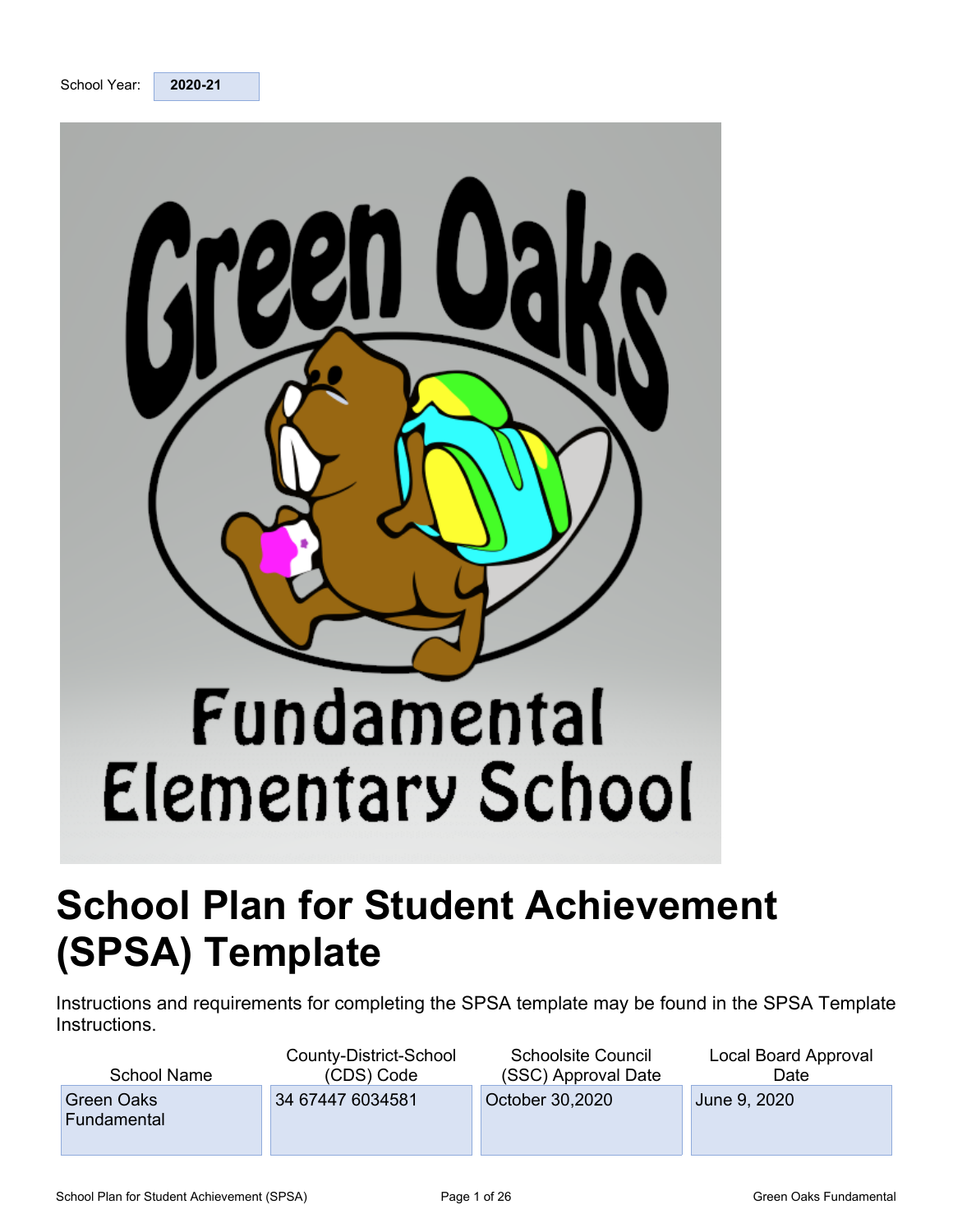# **Purpose and Plan Summary**

Briefly describe the purpose of this plan (Select from Schoolwide Program, Comprehensive Support and Improvement, Targeted Support and Improvement, or Additional Targeted Support and Improvement)

The purpose of this plan is to describe the use of federal and state resources toward promoting equitable, including sustained improvement of, student outcomes.

Summarize the school's plan for effectively meeting the ESSA requirements in alignment with the Local Control and Accountability Plan and other federal, state, and local programs.

This School Plan for Student Achievement (SPSA) is aligned to the San Juan Unified Local Control and Accountability Plan (LCAP.) The SJUSD LCAP describes four goals:

- Goal 1: Connected School Communities
- Goal 2: Healthy Environments for Socio-Emotional Growth
- Goal 3: Engaging Academic Programs
- Goal 4: Clear Pathways to Bright Futures

Site goals include actions, services and expenditures that meet the state and federal requirements. All goals, actions and resources are directed toward improving academic and social-emotional outcomes for students. Resources are directed toward intervention, professional development, and supplemental materials.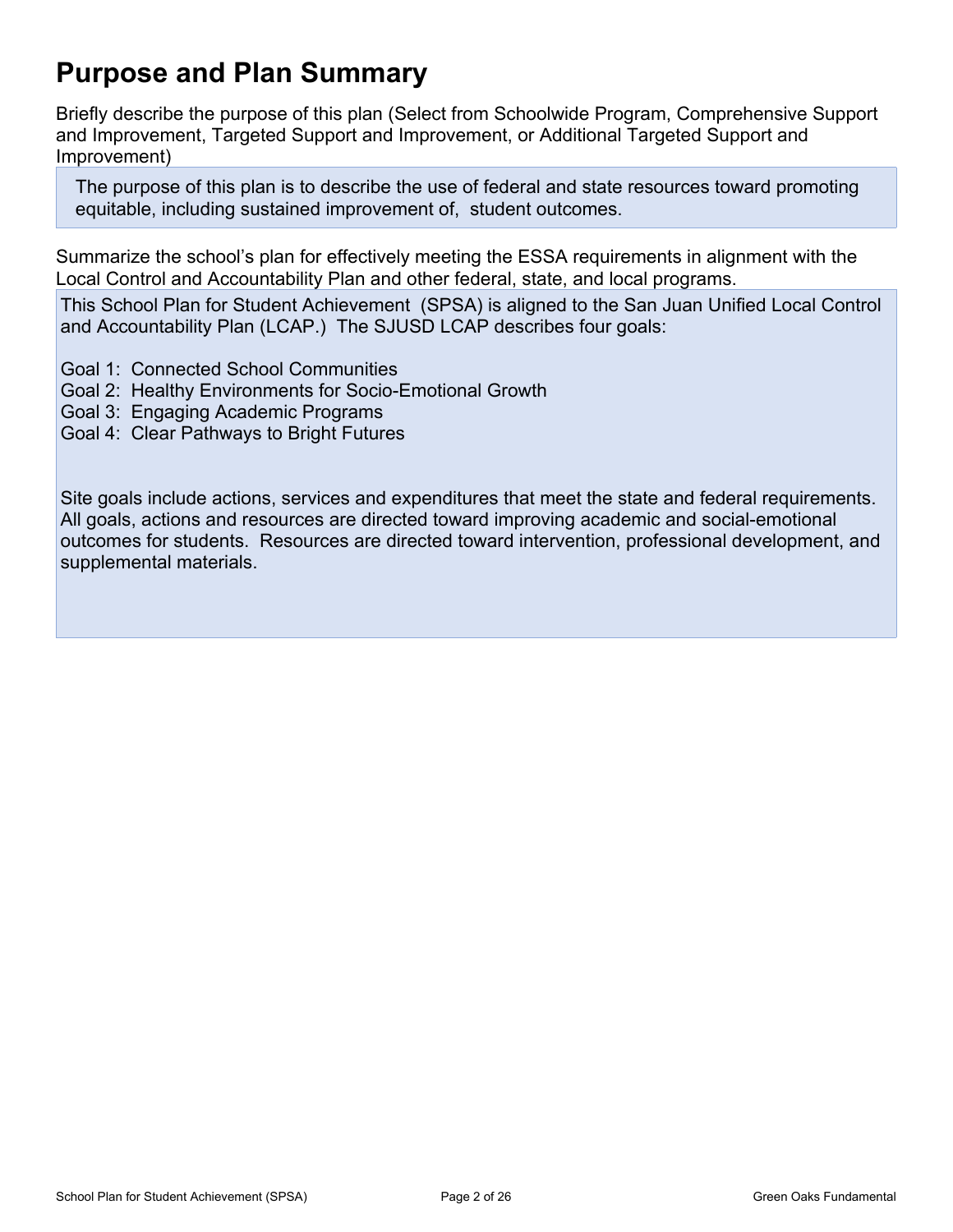# **Table of Contents**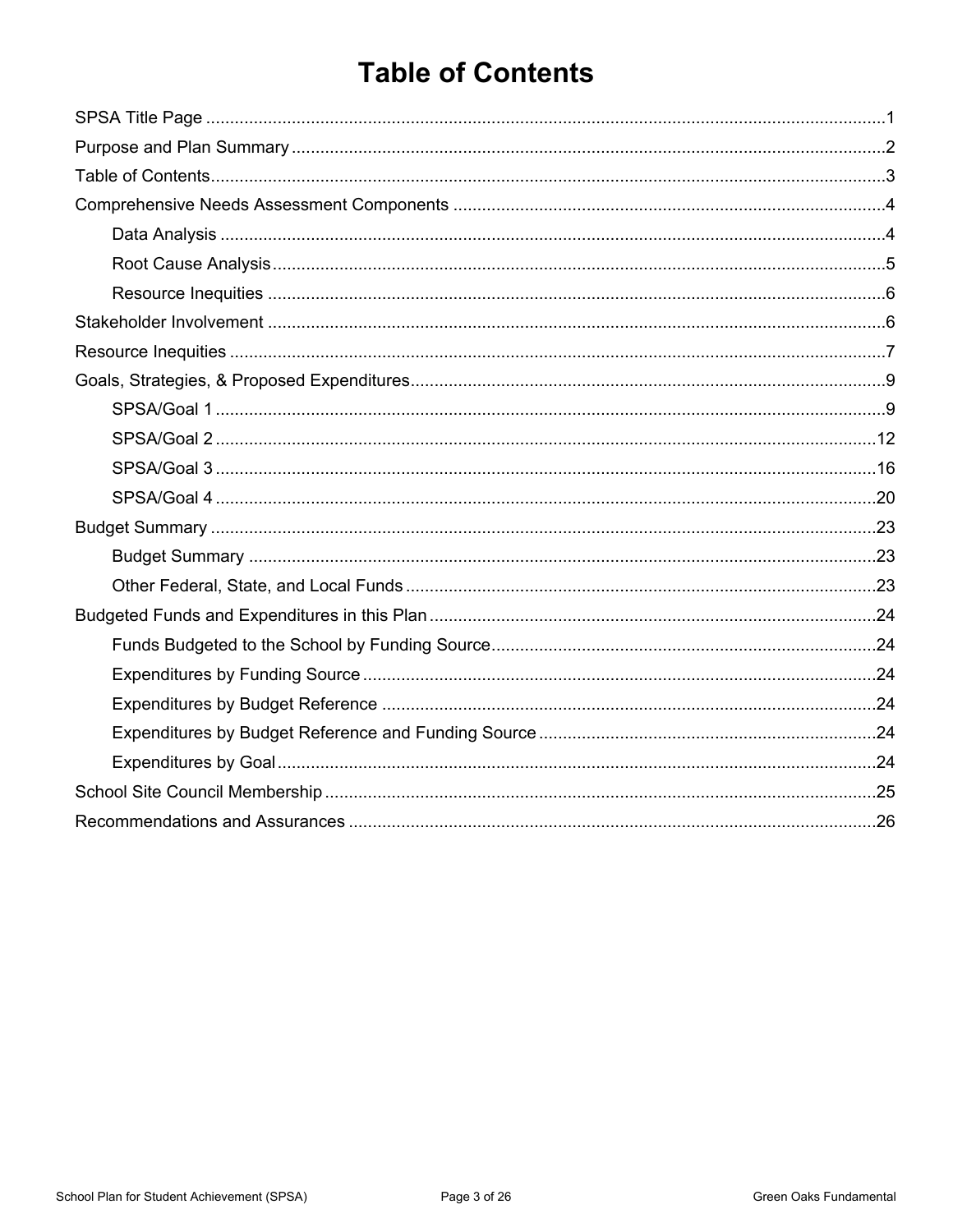### **Comprehensive Needs Assessment Components**

- What did your data show (disaggregated by student group)?
- What did your root causes analysis reveal?
- What resource inequities did you discover?

### **Data Analysis**

What did your data show (disaggregated by student group)?

|                      | Guidance                                                                                                                                                                    |
|----------------------|-----------------------------------------------------------------------------------------------------------------------------------------------------------------------------|
| <b>Data Analysis</b> | Includes a thorough analysis of verifiable state academic and culture/climate data, consistent with<br>all state priorities (CA Dashboard) disaggregated by student groups. |
|                      | Includes a thorough analysis of relevant district and site academic and culture/climate data,<br>including aligned ongoing measures, disaggregated by student groups.       |

Due to the Corona Virus Pandemic and resulting shift to distance learning, possible hybrid learning later in the school year and potential return to full on-site learning, the 2020-21 Comprehensive Needs Assessment is focused on the following:

- 1. Attendance as based on -----
- 2. Engagement in synchronous learning as measured by participation in Zoom classroom meetings
- 3. Engagement in asynchronous learning as measured by assignment completion.
- 4. Learning loss to be determined through local assessments, teacher observation and student outcomes.

Current data shows: Attendance rate---

Synchronous learning weekly percentage rate: 98%

Asynchronous engagement - weekly assignment completion rate:90%

Learning Loss-Waiting on data to compare text level and iReady assessments for trimester one.

Prior to the pandemic, data shows that:

Text Level Data from 2nd trimester:

68% of students 3-5 were either At or Exceeding grade level standards in Math.

74% of students in grades 3-5 at or exceeding grade level standards in Reading

92% of K-2 students were either At or Exceeding grade level standards.

65% of K-6 students identified as Low Income were either At or Exceeding grade level standards.

75% of ELL learning were at or exceeding standards.

Winter Survey Data From the 19-20 School Year-- High Expectations/Caring Relationships: 95% parents (1% increase), 94% students (5% increase) and 95% of staff (1% increase)

Meaningful Participation: 87% of parents (4% decrease), 79% of students (3% decrease) and 95% of staff (7% increase)

School Culture: 95% of parents (1% increase), 92% of students (2% decrease) and 95% of staff (5% decrease)

School Safety: 93% of parents (1% decrease), 96% of students (3% increase) and 89% of staff (3% increase)

Attendance Rate Prior To Distance Learning: Fall through 3/13/2020: 97.0% overall attendance rate 96,2% ELL attendance rate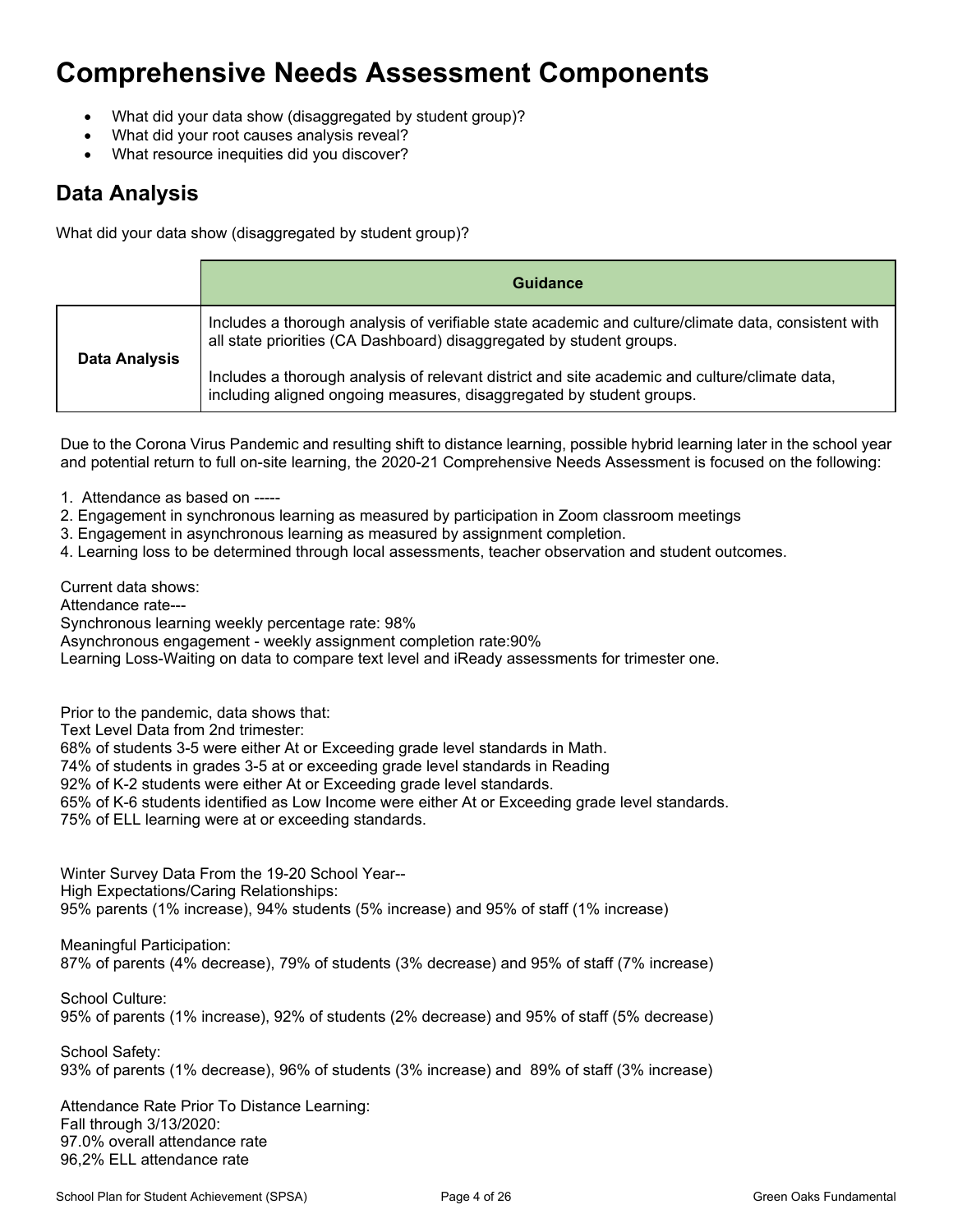#### 96.2% Low SES attendance rate

Suspension Rate: Fall through 3/13/2020: .5% (.03% decrease) overall suspension rate 0% Students with Disabilities 0% ELL suspension rate 0% Low SES suspension rate

Engagement Rates during Distance Learning, Fall 2020: 71% of all students either exceeded or met the expectations for engaging in distance learning

English Language Learners Engagement during Distance Learning: 52% of Primary ELL students either exceeded or met the expectations for engaging in distance learning 57% of Intermediate ELL students either exceeded or met the expectations for engaging in distance learning

Low SES Engagement during Distance Learning: 68% of Primary Low SES students either exceeded or met the expectations for engaging in distance learning

66% of Intermediate Low SES students either exceeded or met the expectations for engaging in distance learning

Based on the above data, staff recognizes that English learners are negatively impacted at a greater percentage than non English learners. In addition, students who do not have stable housing struggle to engage in the daily routine of synchronous and asynchronous activities.

#### **Root Cause Analysis**

What did your root causes analysis reveal?

|                            | Guidance                                                                                                                |
|----------------------------|-------------------------------------------------------------------------------------------------------------------------|
|                            | Root cause analysis follows directly from areas identified during data analysis.                                        |
| <b>Root Cause Analysis</b> | Root cause analysis identifies clear and actionable academic and culture/climate areas to<br>focus improvement efforts. |

Site leadership team including; administration, elected leadership team members, School Site Council and members of our PTA participated in data discussion to develop a deeper understanding of the data sources identified above and create recommendations based on identification of the root causes. Specifically, staff participated in the collaborative learning cycle to identify problem areas, determine causality and develop a comprehensive plan for improvement related to various models of instruction.

Distance learning has resulted in disengagement as evidenced by...

Learning loss is anticipated to be greater among groups of students that are low-income and English learners. We can attribute a lack of attendance and engagement from our students to the following factors: Unstable housing environments for students, social/emotional challenges, and lack of access for support for our low income and English Language Learners along with their families. The pandemic has resulted in some families needing go relocate and unfortunately, quite a few families have lost their jobs. This has impacted our students as the focus at home may not be on academics, but on making sure families have the food, clothing and shelter needed.

Because the families of our English Language Learners and low incomes are not able to support with instruction and because of the lack of supports, learning loss is anticipated to be greater these groups.

Root Cause Analysis prior to Distance Learning: Based on identified points of inequity, through March of 2020, the following resource inequities were addressed: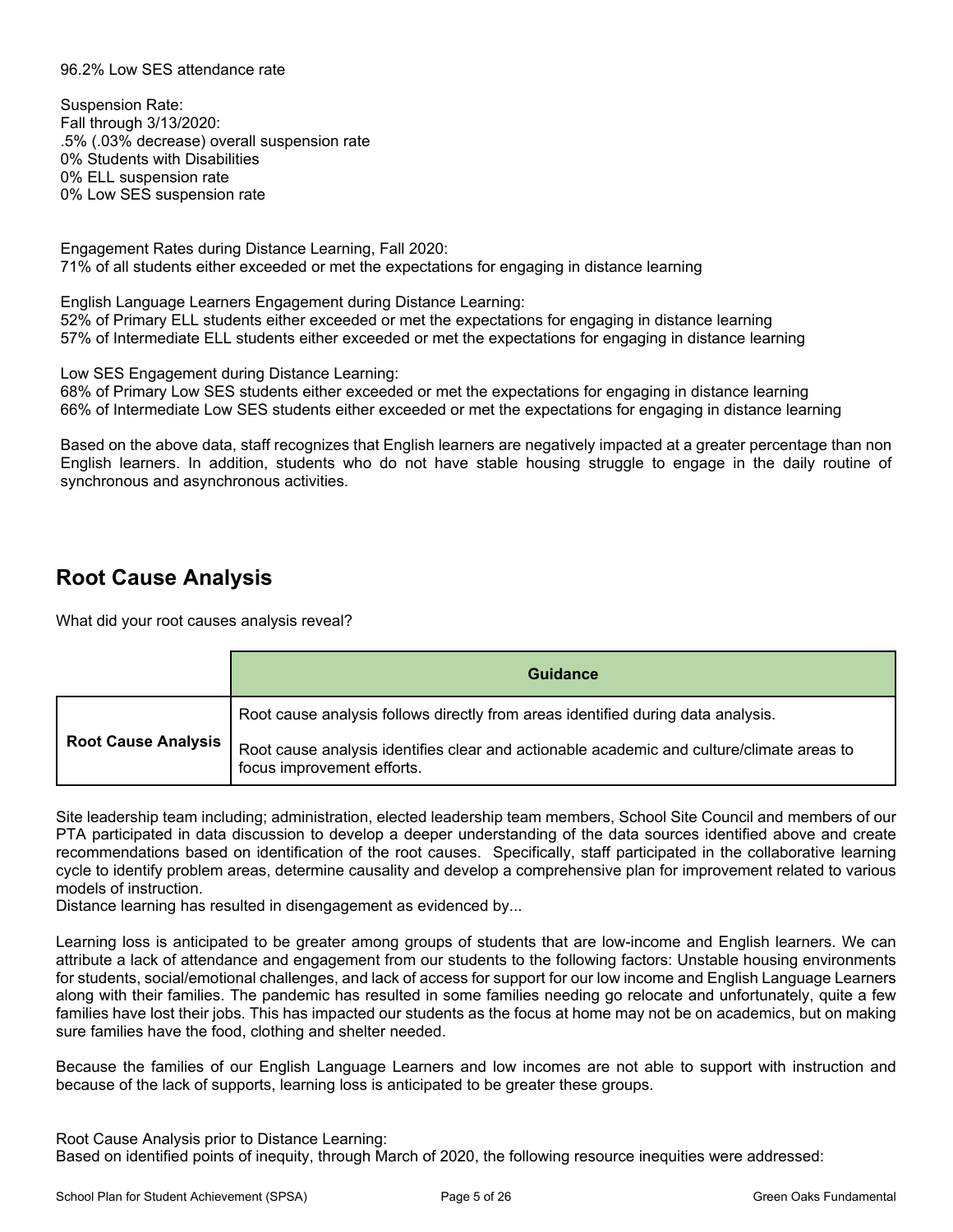By utilizing LCFF funding we were able to hire an aid to assist in support of ADHD, low income and other students who otherwise found themselves distracted within the learning environment. As of March identified students had shown improved reading and math scores from small group instruction.

We engaged in professional learning with an effective and reading and math researched based online program, IReady. The program allows for diagnostics, assessments and lesson supplements to identify and improve learning for students who are behind academically including those who need to show more than one year's academic growth.

Students with chronic absences were monitored and kept in close communication/contact to allow for voice and connectivity.

### **Resource Inequities**

What resource inequities did you discover?

|                   | Guidance                                                                                      |
|-------------------|-----------------------------------------------------------------------------------------------|
| <b>Resource</b>   | Includes a concise, thoughtful analysis of the degree to which school resources are currently |
| <b>Inequities</b> | directed to support identified needs.                                                         |

Through the Comprehensive Needs Assessment process with a focus on the current situation of distance learning and uncertainty around models of learning through 2020-21, the focus of this plan is to address resource inequities related to engagement in distance learning and mitigating learning loss. The resources include, but are not limited to:

1. Provide family outreach as needed to support families.

2. Providing incentives and activities for student attendance and engagement.

3. Providing digital materials or platforms to support instruction.

4. Providing hands on materials for students to use from home.

### **Stakeholder Involvement**

How, when, and with whom did the school consult as part of the planning process for this SPSA/Annual Review and Update?

#### **Involvement Process for the SPSA and Annual Review and Update**

With the onset of distance learning, in March 2020, stakeholder involvement was done virtually and the discussion shifted to meeting student needs while distance learning and mitigating learning loss. Based on PTA , parent and staff input parents are asking for easier access and usability of technology, an increased need to know and understand varying platforms, support for their children to understand the materials given. The social emotional need has increased as students feel isolated at times.

Staff met 3 times to discuss needs around distance learning

Involvement with developing the 2019-2020 School Plan began in the fall. Site Leadership teams, School Site Council, and staff had provided input for the 2019-2020 SPSA to determine if actions had been effective. Progress was noted in professional development, assistance of some students who can be distracted, intervention with IReady, and addressing chronic absence/connectivity. SSC met 4 times. SSC was interested in how the new SPSA plan would address new areas like "Clear Pathways To Bright Futures".

Site Lead Team met 6 times and voiced concern about how to more effectively address all struggling students, those that do not qualify under low income and English Learners.

#### 2019-2020 March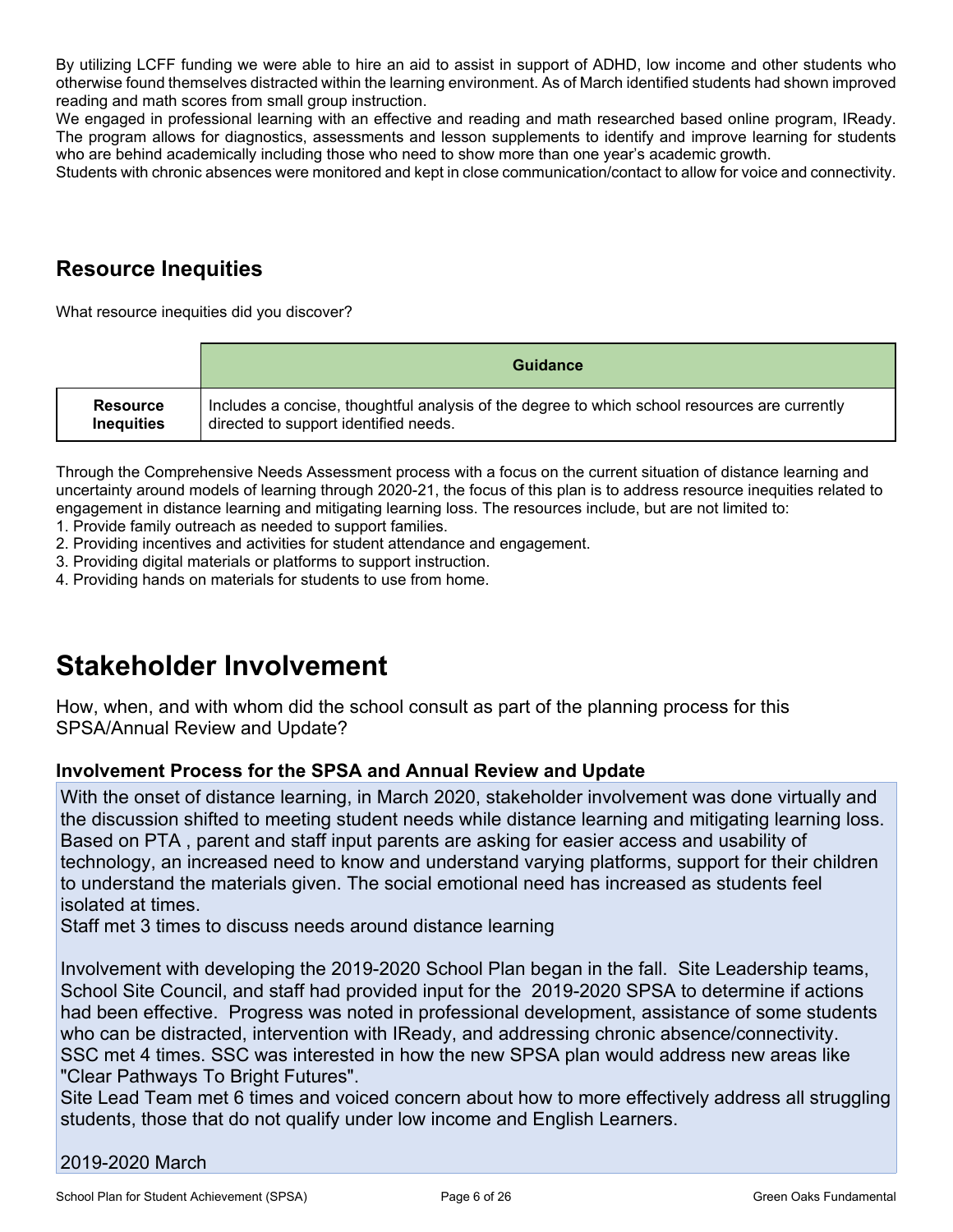The SPSA process and Comprehension Needs Assessment included a data analysis and discussion with staff and School Site Council. The Council consists of 5 parents, three teachers, the classified clerk and the principal who met three times to review and discuss data and identify priorities, areas and actions. Parents wanted to know the factors in how low-come students continued to perform with less proficiency on state testing. Teachers described the prior intervention during the school day and its advantages/disadvantages. It was agreed that for student academic growth to continue, interventions which include technology/ diagnostics would be important. Other technology, including computers may be needed as a resource. Continuation with small group work to assist in identifying reading behaviors, including Scholastic guided reading as a part of intervention to build student skill sets was discussed. Bringing on an instructional assistant to assist low-income, ELL and other academically at risk student was agreed upon.

Teachers and staff participated in development of the Needs Assessment through Site Lead Team, SSC and staff meetings. Teachers would like to bring on an IA and add technology/diagnostics/lesson supports as a resource. Other technology was also recommended. The principal spoke of the Needs Assessment with many parents at a PTA meeting in October. We also include student council in discussion related to safety and academics. We discuss progress during staff meetings and student council meetings in selected months when data is available.

### **Resource Inequities**

Briefly identify and describe any resource inequities identified as a result of the required needs assessment, as applicable.

Through the Comprehensive Needs Assessment process with a focus on the current situation of distance learning and uncertainty around models of learning through 2020-21, the focus of this plan is to address resource inequities related to engagement in distance learning and mitigating learning loss.

Actions are designed to promote attendance and engagement through innovative teaching strategies, intervention, effective communication and support with technology. Described below:

Professional Learning:

Providing instruction through a virtual model is new and teachers are adjusting to the shift. More resources and strategies for meeting student's academic and socioemotional needs through a virtual platform are needed. Teachers are learning from each other. Collaboration time for teachers to refine and build capacity through shared experiences is critical.

Intervention:

Student learning loss varies according to each student's circumstance. There is an inequity in learning loss based on poverty, language proficiency and environmental factors. There is a need for an indicator of learning loss so that each student's situation can be addressed appropriately. Intervention will be critical to eliminating learning gaps.

#### Effective communication:

Technology: While there is a digital divide, there is also an inequity in the level of comfort with technology and connectivity. While students have been provided chromebooks, not all families have been provided the training they need in order to use the technology effectively.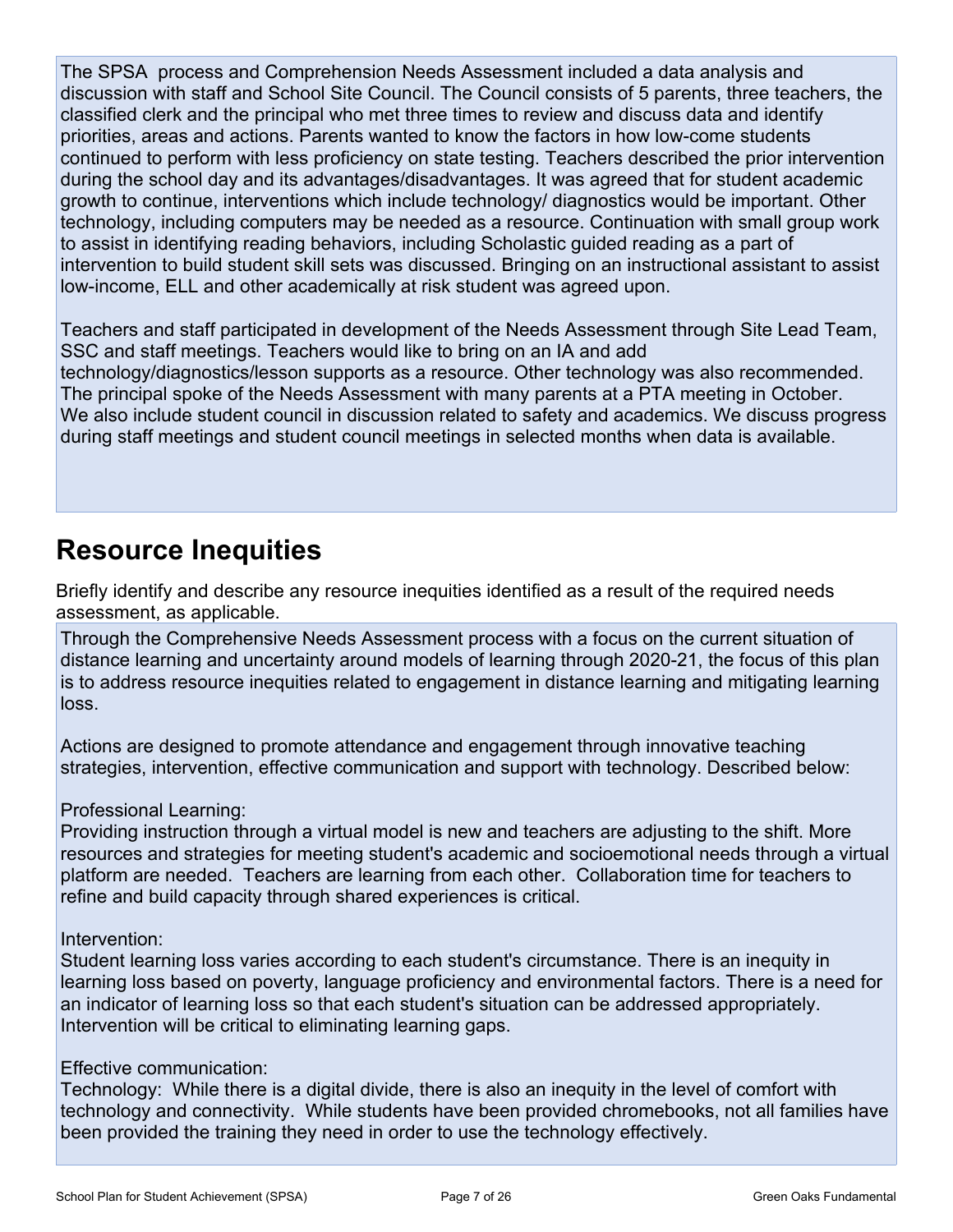Prior to Distance Learning:

Based on data analysis, root cause analysis and review of budgets, the following resource inequities were identified:

Additional resources in grades K-5 to address the needs of students who distract the learning environment.

Resources toward continued professional learning with effective and engaging reading, writing, research and inquiry instructional strategies while continuing to understand and apply the new curriculum.

Resources for Interventions that allow for students who are behind academically to show more than one year's academic growth.

Resources to assist students who arrive at school exhausted and as a result, low concentration.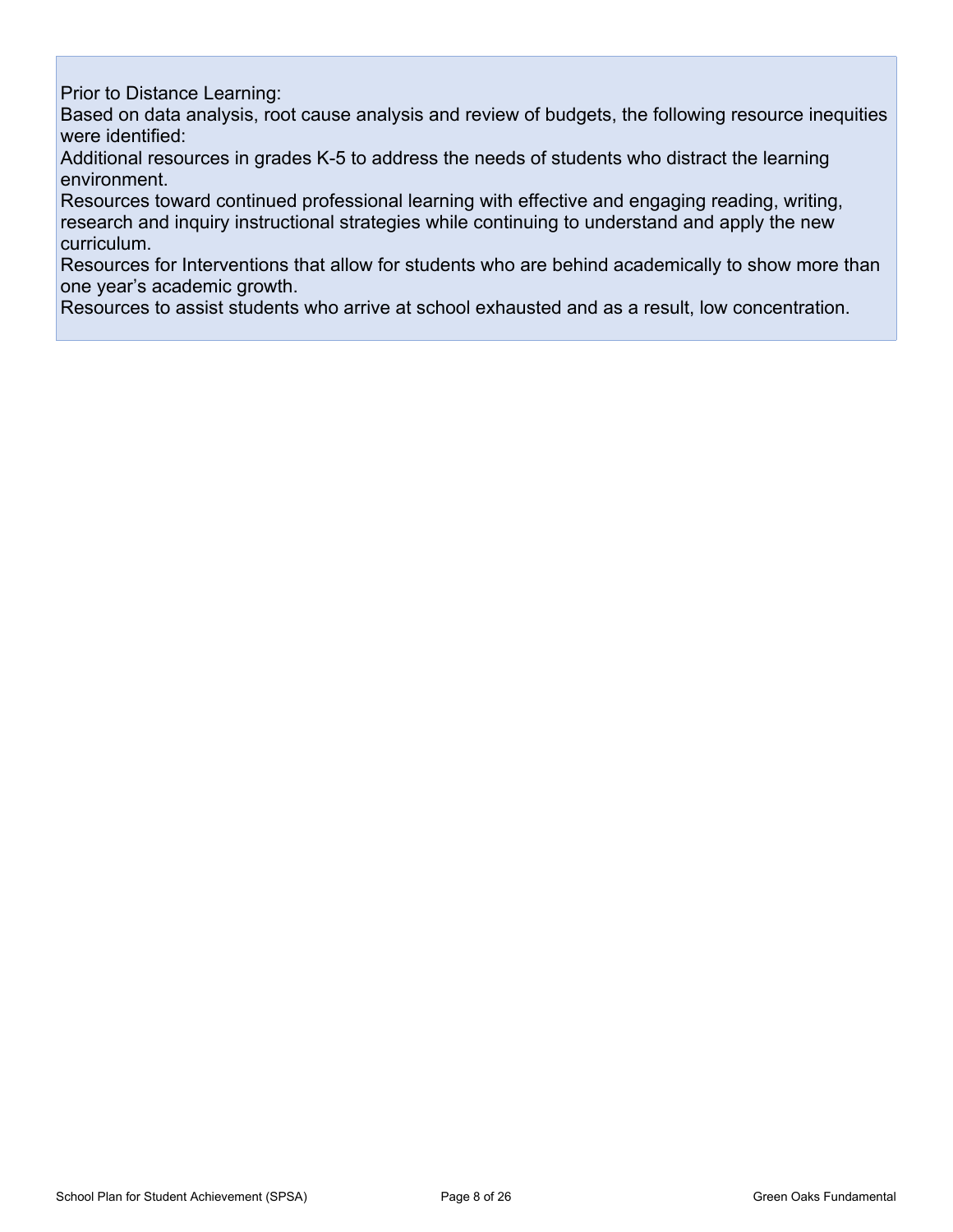### **Goals, Strategies, & Proposed Expenditures**

Complete a copy of the following table for each of the school's goals. Duplicate the table as needed.

### **Goal Subject**

Connected Communities

### **LEA/LCAP Goal**

Goal 1. Connected School Communities: Caring staff actively build community relationships, identify assets and needs, and connect students and families with resources to help them access the best opportunities schools have to offer.

# **SPSA/Goal 1**

Caring staff actively build community relationships, identify assets and needs, and connect students and families with resources to help them access the best opportunities our school has to offer.

# **Annual Review**

#### **SPSA Year Reviewed: 2019-20**

Respond to the following prompts relative to this goal. If the school is in the first year of implementing the goal, an analysis is not required and this section may be deleted.

### **ANALYSIS**

Describe the overall implementation of the strategies/activities and the overall effectiveness of the strategies/activities to achieve the articulated goal.

The implementation of the actions described in the 2019-20, were mostly interrupted in March due to the conversion to distance learning in response to COVID 19. Prior to Distance Learning in 19-20 emphasis was placed on targeted areas of the 18-19 Winter Survey, namely: Reducing the number of overall chronic absences and increase students' feeling of belonging in school by increasing students' connectedness to classes and activities. 19-20 Survey results suggested that we were increasing the percent of students who felt connected.

Briefly describe any major differences between the intended implementation and/or the budgeted expenditures to implement the strategies/activities to meet the articulated goal.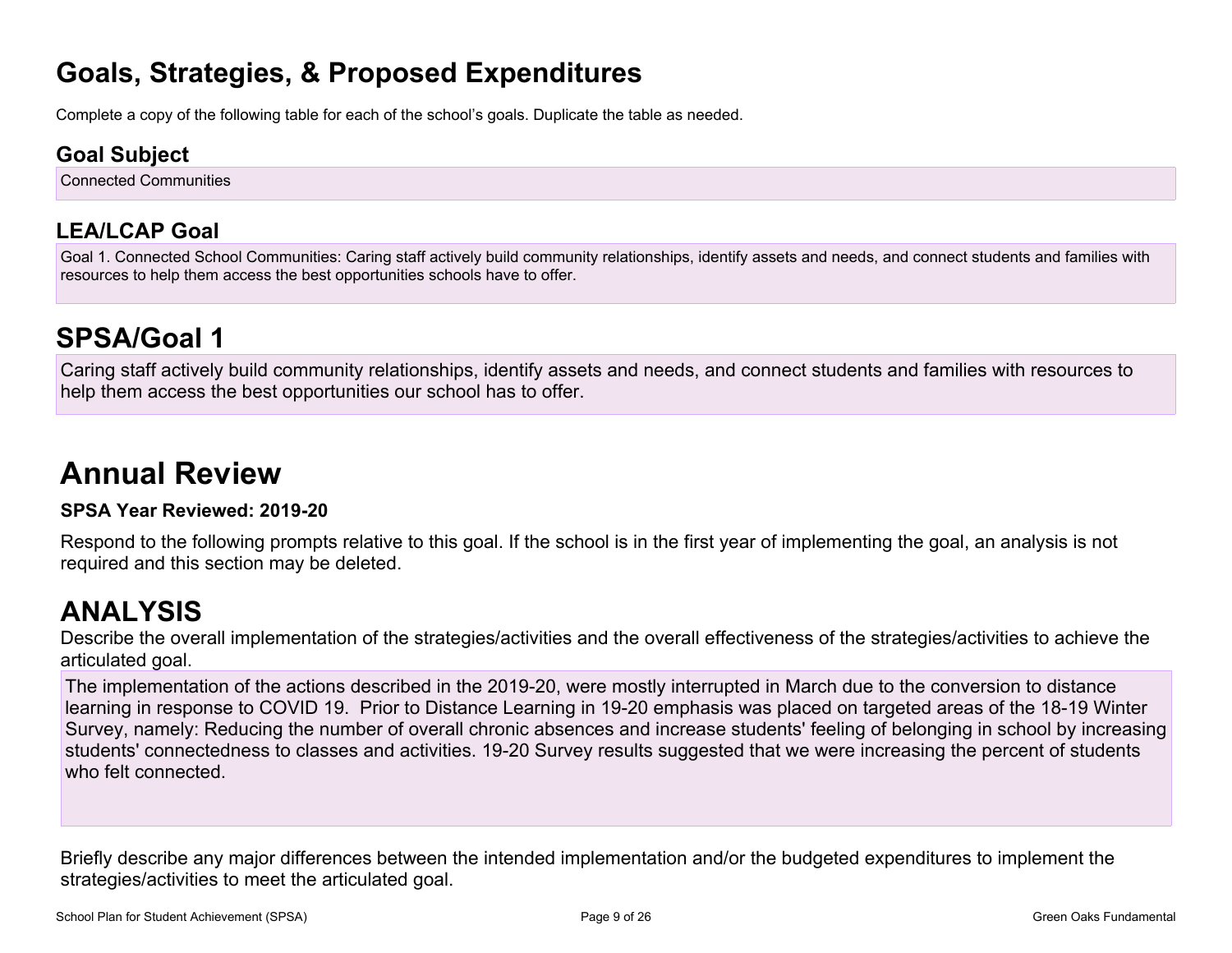The difference between intended and actual expenditures resulted from converting to a distance learning model two-thirds through the school year. Many of the actions described were cut short due to the pandemic. Resources were re-allocated to supporting students and families through distance learning.

Describe any changes that will be made to this goal, the annual outcomes, metrics, or strategies/activities to achieve this goal as a result of this analysis. Identify where those changes can be found in the SPSA.

Due to the newly developed LCAP, the SPSA was changed to reflect four goals. Changes is actions are largely related to supporting distance learning, addressing learning loss and moving toward hybrid model of instruction.

#### **2020-21 Identified Need**

#### Connected School Communities

Welcoming and school environments that value all students and families provide a foundation for effective learning through identification of needs and supports (assets), caring staff will coordinate and connect students and families to targeted resources, to help them access the best opportunities our schools have to offer and thrive.

#### **Annual Measurable Outcomes**

| Metric/Indicator             | Baseline 2019-20                                                                                                                                                           | Expected Outcome 2020-21                                                                                                                                                    |
|------------------------------|----------------------------------------------------------------------------------------------------------------------------------------------------------------------------|-----------------------------------------------------------------------------------------------------------------------------------------------------------------------------|
| <b>School Climate Survey</b> | <b>Winter Survey Data:</b><br><b>High Expectations/Caring Relationships:</b><br>95% parents (1% increase), 94% students<br>(5% increase) and 95% of staff (1%<br>increase) | <b>Winter Survey Data:</b><br><b>High Expectations/Caring Relationships:</b><br>95% parents (1% increase), 94% students<br>(5% increase) and 95% of staff (1%)<br>increase) |
|                              | <b>Meaningful Participation:</b><br>87% of parents (4% decrease), 79% of<br>students (3% decrease) and 95% of staff<br>(7% increase)                                       | <b>Meaningful Participation:</b><br>87% of parents (4% decrease), 79% of<br>students (3% decrease) and 95% of staff<br>(7% increase)                                        |
|                              | <b>School Culture:</b><br>95% of parents (1% increase), 92% of<br>students (2% decrease) and 95% of staff<br>(5% decrease)                                                 | School Culture:<br>95% of parents (1% increase), 92% of<br>students (2% decrease) and 95% of staff<br>(5% decrease)                                                         |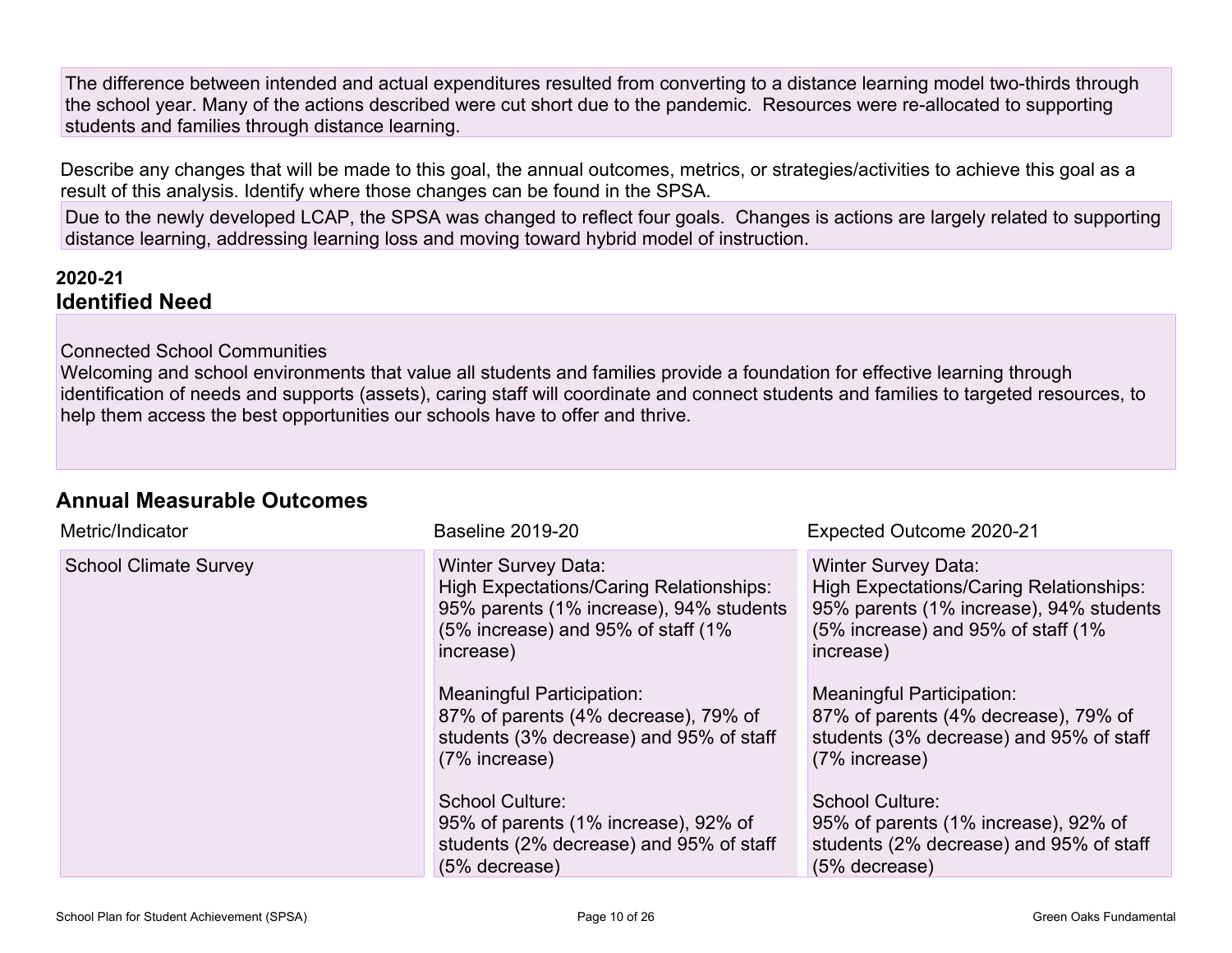| Metric/Indicator | <b>Baseline 2019-20</b>                                                                                            | Expected Outcome 2020-21                                                                                             |
|------------------|--------------------------------------------------------------------------------------------------------------------|----------------------------------------------------------------------------------------------------------------------|
|                  | School Safety:<br>93% of parents (1% decrease), 96% of<br>students (3% increase) and 89% of staff<br>(3% increase) | School Safety:<br>93% of parents (1% decrease), 96% of<br>students (3% increase) and 89% of staff<br>$(3%$ increase) |

Complete a copy of the Strategy/Activity table for each of the school's strategies/activities. Duplicate the table, including Proposed Expenditures, as needed.

#### **Strategy/Activity & Proposed Expenditures**

| SPSA# | <b>Action/Service</b>                                                                       | <b>Principally Serving</b>                                                                                   | Person(s)<br>Responsible                     | Source(s) | Proposed<br>Allocation | Implementation<br><b>Timeline</b> |
|-------|---------------------------------------------------------------------------------------------|--------------------------------------------------------------------------------------------------------------|----------------------------------------------|-----------|------------------------|-----------------------------------|
| 1.1   | Implement<br>events virtually<br>which can<br>engage<br>classrooms<br>students site<br>wide | X All Students<br>X English Learners<br>X Low-Income Students<br><b>Foster Youth</b><br>Other                | Staff, parents,<br>students and<br>principal |           |                        | 2020-21                           |
| 1.2   | Coordinate with<br>PTA to provide<br>activities and<br>incentives for<br>students           | <b>All Students</b><br><b>English Learners</b><br><b>Low-Income Students</b><br><b>Foster Youth</b><br>Other | Staff, parents,<br>students and<br>principal |           |                        | 2020-21                           |
| 1.3   |                                                                                             | <b>All Students</b><br><b>English Learners</b><br><b>Low-Income Students</b><br><b>Foster Youth</b><br>Other |                                              |           |                        |                                   |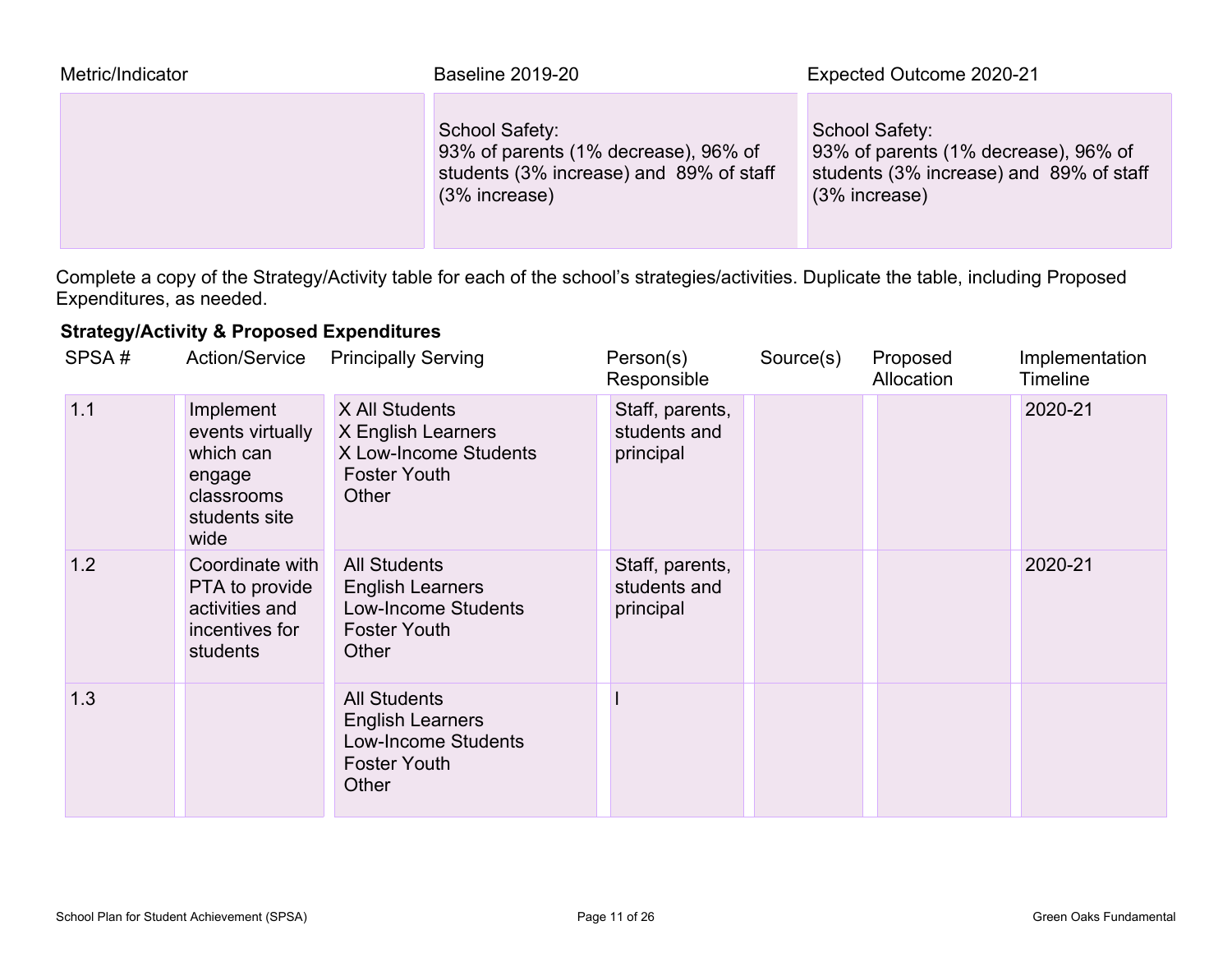### **Goals, Strategies, & Proposed Expenditures**

Complete a copy of the following table for each of the school's goals. Duplicate the table as needed.

### **Goal Subject**

Healthy Environments for Social-Emotional Growth

### **LEA/LCAP Goal**

Goal 2. Healthy Environments for Social and Emotional Growth: All staff cultivate inclusive, safe, equitable, culturally responsive and healthy environments by integrating social and emotional learning to ensure essential student development.

# **SPSA/Goal 2**

We will actively engage and build trusting relationships with students, families, and our diverse community to create a unified, collaborative learning environment focused on academic success and the social/emotional well-being for each student.

# **Annual Review**

#### **SPSA Year Reviewed: 2019-20**

Respond to the following prompts relative to this goal. If the school is in the first year of implementing the goal, an analysis is not required and this section may be deleted.

### **ANALYSIS**

Describe the overall implementation of the strategies/activities and the overall effectiveness of the strategies/activities to achieve the articulated goal.

The implementation of the actions described in the 2019-20, were mostly interrupted in March due to the conversion to distance learning in response to COVID 19. School Connectedness and Healthy Environments For Social/Emotional Growth are very similar in purpose and the data/survey information is therefore similar to Goal 1/ Connectedness. Prior to Distance Learning in 19-20 emphasis was placed on targeted areas of the 18-19 Winter Survey, namely: Reducing the number of overall chronic absences and increase students' feeling of belonging in school by increasing students' connectedness to classes and activities. 19-20 Survey results suggested that we were increasing the percent of students who felt connected.

Briefly describe any major differences between the intended implementation and/or the budgeted expenditures to implement the strategies/activities to meet the articulated goal.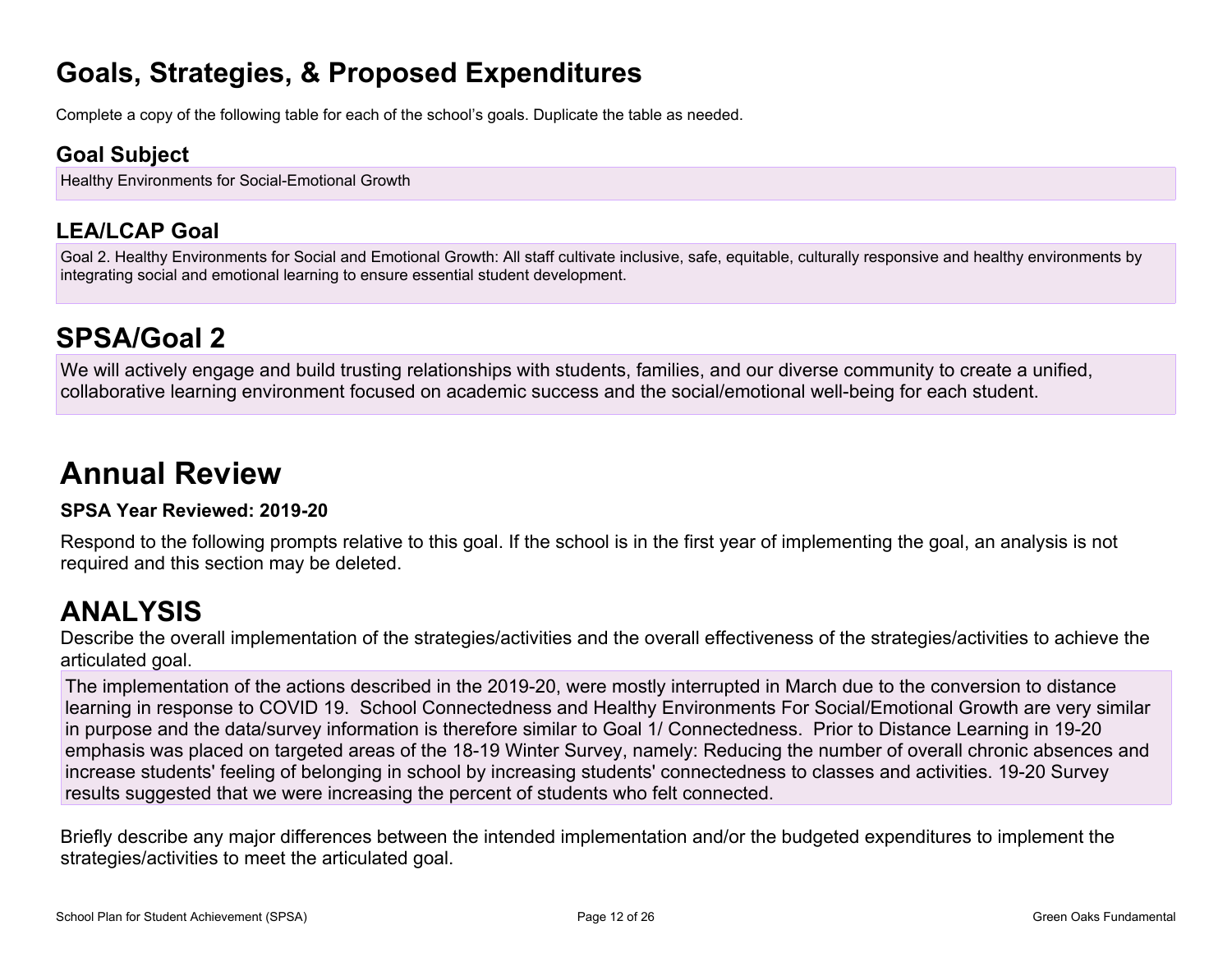The difference between intended and actual expenditures resulted from converting to a distance learning model two-thirds through the school year. Many of the actions described were cut short due to the pandemic. Resources were re-allocated to supporting students and families through distance learning.

Describe any changes that will be made to this goal, the annual outcomes, metrics, or strategies/activities to achieve this goal as a result of this analysis. Identify where those changes can be found in the SPSA.

Due to the newly developed LCAP, the SPSA was changed to reflect four goals. Changes is actions are largely related to supporting distance learning, addressing learning loss and moving toward hybrid model of instruction.

#### **2020-21 Identified Need**

Welcoming and school environments that value all students and families provide a foundation for effective learning through identification of needs and supports (assets), caring staff will coordinate and connect students and families to targeted resources, to help them access the best opportunities our schools have to offer and thrive.

#### **Annual Measurable Outcomes**

| Metric/Indicator                                                                      | <b>Baseline 2019-20</b>                                                                                                                                                         | Expected Outcome 2020-21                                                                                                                                                                                                     |
|---------------------------------------------------------------------------------------|---------------------------------------------------------------------------------------------------------------------------------------------------------------------------------|------------------------------------------------------------------------------------------------------------------------------------------------------------------------------------------------------------------------------|
| 2020-2021 Student Winter Survey:<br>Sense of Belonging, School Culture and<br>Climate | 69.2% of 4th/5th grade students feel I like<br>they are part of their school community<br>75% of 4th/5th grade students feel people<br>are respectful to others at their school | Increase percent of 4th/5th grade students<br>who feel like they are part of their school<br>community 1%<br>Increase percent of 4th/5th grade students<br>who feel people are respectful to others at<br>their school by 1% |
| <b>Chronic Absence Rate</b>                                                           | All: 2.2%<br>Low SES: $4\%$                                                                                                                                                     | Decrease chronic absence rate by .3%                                                                                                                                                                                         |
| Attendance                                                                            | All: 97%<br>Low SES: 96.5%                                                                                                                                                      | lncrease attendance rate by .3%                                                                                                                                                                                              |
| <b>Suspension Rate</b>                                                                | All: 49%                                                                                                                                                                        | maintain/decrease suspension rate                                                                                                                                                                                            |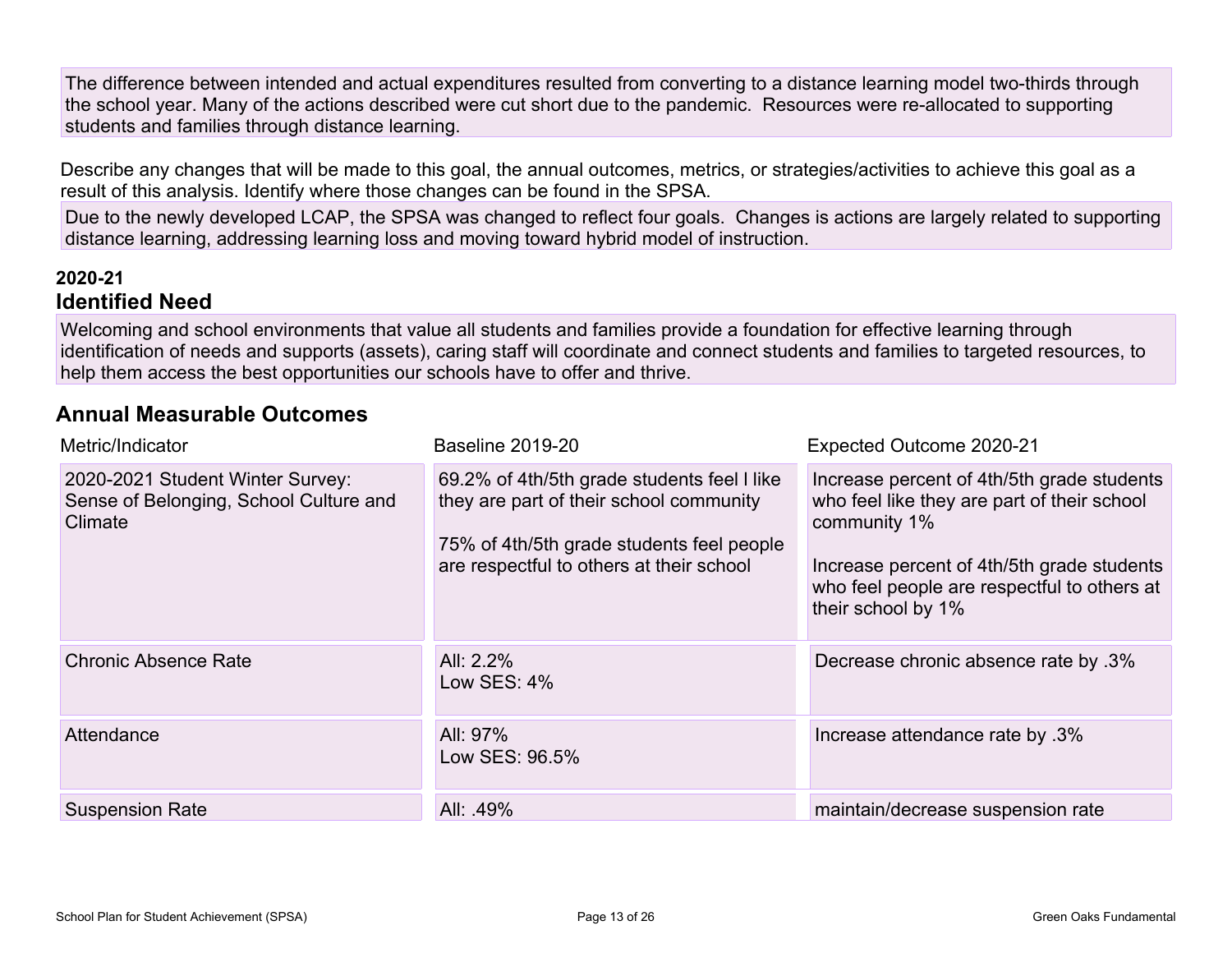Complete a copy of the Strategy/Activity table for each of the school's strategies/activities. Duplicate the table, including Proposed Expenditures, as needed.

### **Strategy/Activity & Proposed Expenditures**

| SPSA# | <b>Action/Service</b>                                                                    | <b>Principally Serving</b>                                                                                   | Person(s)<br>Responsible                             | Source(s)                          | Proposed<br>Allocation | Implementation<br>Timeline |
|-------|------------------------------------------------------------------------------------------|--------------------------------------------------------------------------------------------------------------|------------------------------------------------------|------------------------------------|------------------------|----------------------------|
| 2.1   | Access to<br>Social worker<br>for students<br>who require the<br>needed<br>outreach      | X All Students<br>X English Learners<br>X Low-Income Students<br><b>Foster Youth</b><br>Other                | Teacher,<br>students,<br>administration.             |                                    |                        | School year<br>2020-21     |
| 2.2   | address health<br>oriented<br>activity like<br><b>Red Ribbon</b><br>week.                | X All Students<br>X English Learners<br>X Low-Income Students<br><b>Foster Youth</b><br>Other                | Teachers, admi<br>nistration.                        | Other<br>0000:<br>Unrestricte<br>d | 500                    | School year<br>2020-21     |
| 2.3   | Cover Anti-<br><b>Bullying as</b><br>presented by<br>the district                        | X All Students<br>X English Learners<br>X Low-Income Students<br><b>Foster Youth</b><br>Other                | Teacher,<br>students,<br>administration,<br>parents. |                                    |                        | School year<br>2020-2021   |
| 2.4   | Provide<br>information on<br>health services<br>email and<br>website                     | <b>All Students</b><br><b>English Learners</b><br><b>Low-Income Students</b><br><b>Foster Youth</b><br>Other | students, paren<br>ts, staff,<br>admin.              |                                    |                        | School year<br>2020-21     |
| 2.5   | Purchase<br>safety items<br>related to<br>Covid that<br>students will<br>benefit from by | <b>All Students</b><br><b>English Learners</b><br><b>Low-Income Students</b><br><b>Foster Youth</b><br>Other |                                                      |                                    |                        |                            |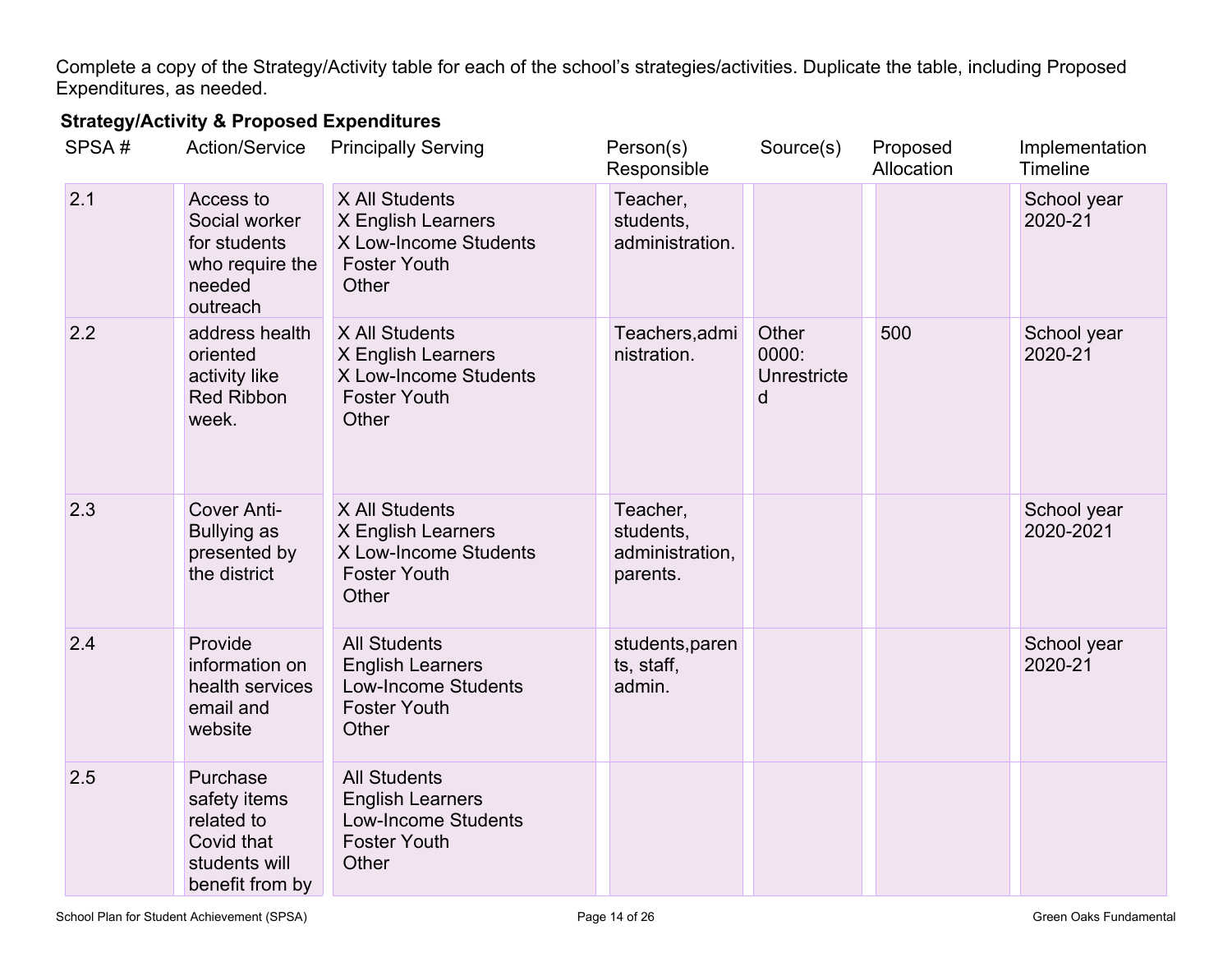| increasing      |  |  |
|-----------------|--|--|
| safety directly |  |  |
| to them         |  |  |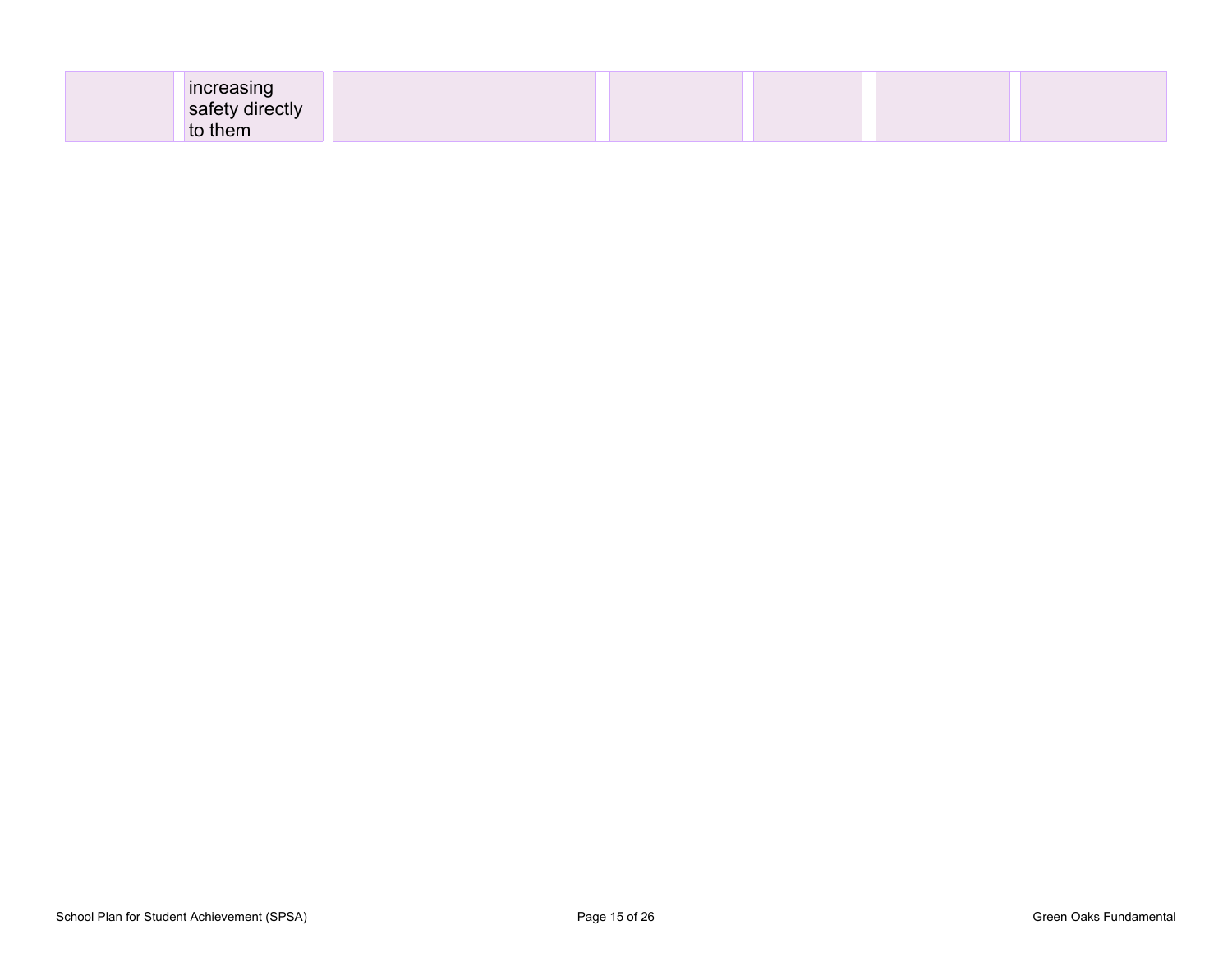### **Goals, Strategies, & Proposed Expenditures**

Complete a copy of the following table for each of the school's goals. Duplicate the table as needed.

### **Goal Subject**

Engaging Academic Programs

### **LEA/LCAP Goal**

Goal 3. Engaging Academic Programs: All educators engage and support each student in a challenging and broad course of study that builds skills, knowledge and experiences preparing all to be critical thinkers who communicate effectively, collaborate and are civic minded.

# **SPSA/Goal 3**

We will regularly monitor student progress, using data to identify student needs and implement effective innovative strategies to increase student achievement.

# **Annual Review**

#### **SPSA Year Reviewed: 2019-20**

Respond to the following prompts relative to this goal. If the school is in the first year of implementing the goal, an analysis is not required and this section may be deleted.

### **ANALYSIS**

Describe the overall implementation of the strategies/activities and the overall effectiveness of the strategies/activities to achieve the articulated goal.

The implementation of the actions described in the 2019-20, were mostly interrupted in March due to the conversion to distance learning in response to COVID 19. Prior to March, student performance on the use of Benchmark Curriculum, interventions using tutors, focus on writing in response to text and development of anchor papers, Scholastic Guided Reading for grades K-2, MAP testing to monitor student progress in grades 3-5, School wide reading program to increase reading minutes per child, running records to monitor reading in K-2, local classroom assessments. The effectiveness was shown in 70 percent of students were proficient in Reading in grades 3-5 and 83% proficiency in K-2 text levels. The results reflected strong grade level planning and strategizing.

Briefly describe any major differences between the intended implementation and/or the budgeted expenditures to implement the strategies/activities to meet the articulated goal.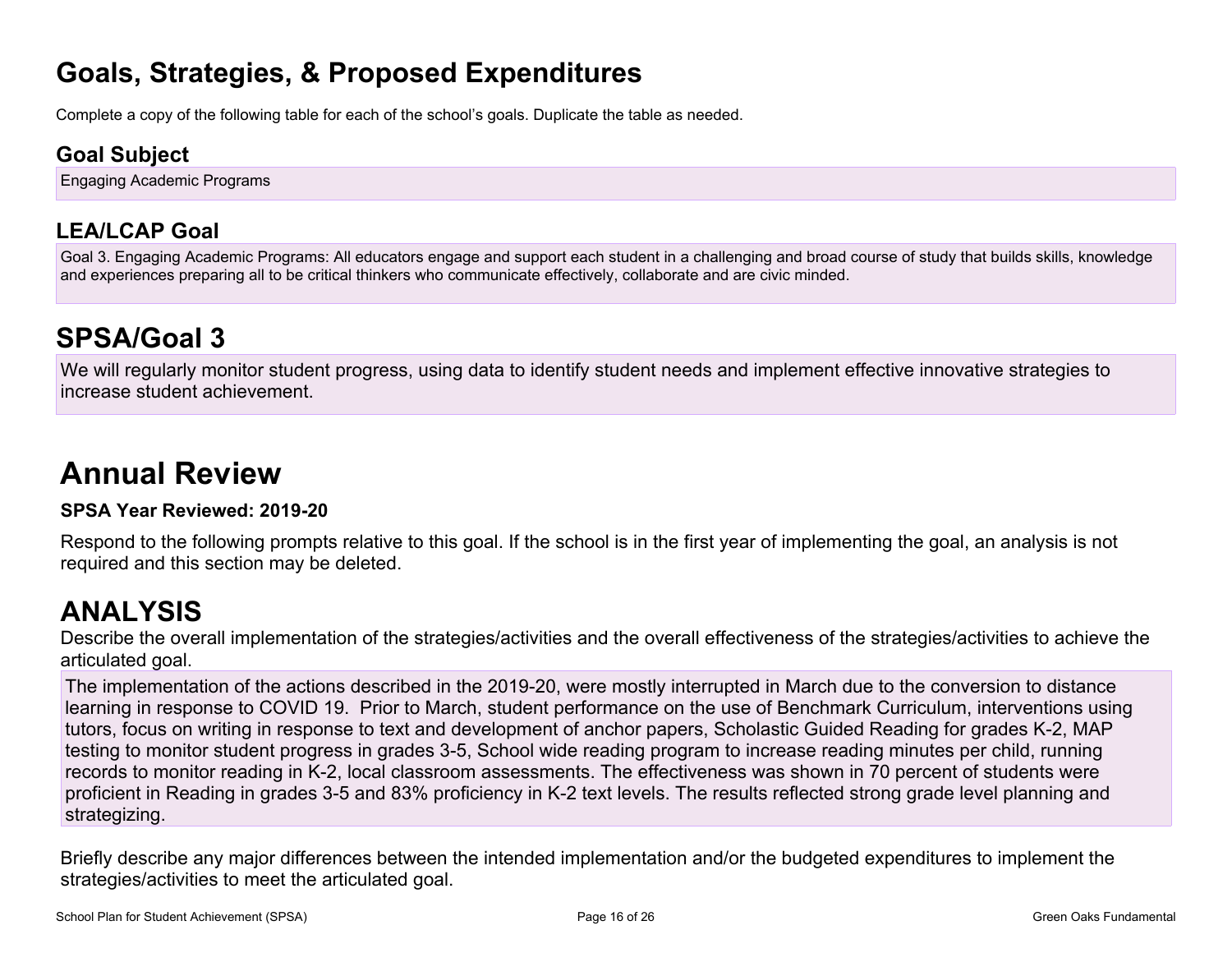The difference between intended and actual expenditures resulted from converting to a distance learning model two-thirds through the school year. Many of the actions described were cut short due to the pandemic. Resources were re-allocated to supporting students and families through distance learning.

Describe any changes that will be made to this goal, the annual outcomes, metrics, or strategies/activities to achieve this goal as a result of this analysis. Identify where those changes can be found in the SPSA.

We will regularly monitor student progress, using data to identify student needs and implement effective innovative strategies to increase student achievement in English Language Arts for all students, including a focus on low-income students. Changes can be found in the Needs Assessment, Root Cause Analysis, and Resource Inequities section.

#### **2020-21 Identified Need**

Connected communities and personal relationships are foundational for learning. We will ensure each student is engaged and supported in a challenging and broad course of study that builds skills, knowledge and experiences preparing students to be critical thinkers who communicate effectively, collaborate and are civic minded.

#### **Annual Measurable Outcomes**

| Metric/Indicator    | <b>Baseline 2019-20</b>                                                               | Expected Outcome 2020-21                                                        |
|---------------------|---------------------------------------------------------------------------------------|---------------------------------------------------------------------------------|
| Text Level Data K-2 | All: 83% proficient<br>Low SES: 73.5% proficient                                      | All: 84% proficient<br>Low SES: 74.5% proficient                                |
| <b>CAASPP ELA</b>   | Percentage of students that met/exceeded<br>standards<br>ALL: 68.9%<br>Low SES: 52.1% | Percentage of students who meet/exceed<br>standards<br>All: 70%<br>Low SES: 53% |
| <b>CAASPP Math</b>  | Percentage of students that met/exceeded<br>standards<br>All: 71%<br>Low SES: 70.8%   | Percentage of students who meet/exceed<br>standards<br>All: 72%<br>Low SES: 71% |

Complete a copy of the Strategy/Activity table for each of the school's strategies/activities. Duplicate the table, including Proposed Expenditures, as needed.

#### **Strategy/Activity & Proposed Expenditures**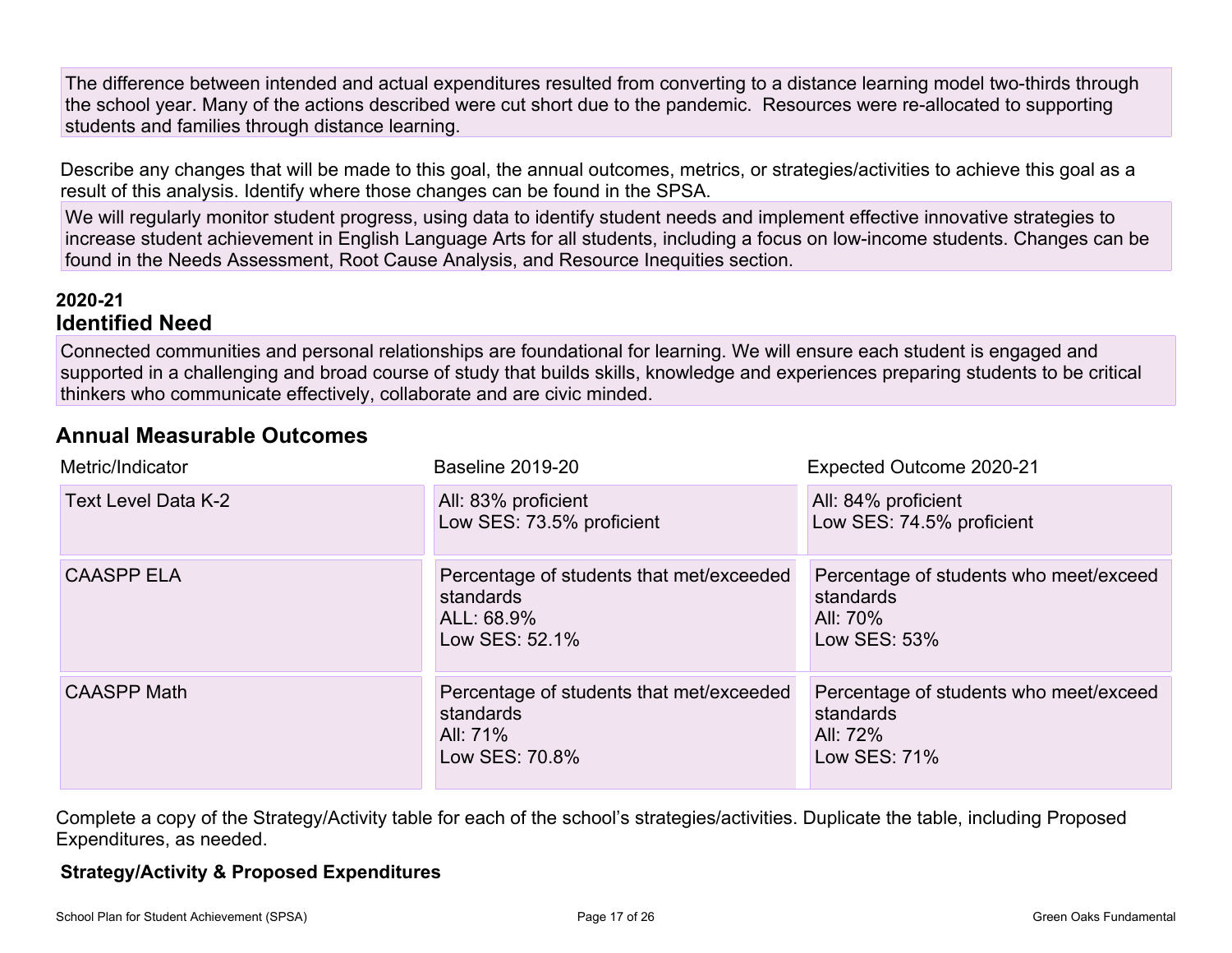| SPSA# | <b>Action/Service</b>                                                                                                                                    | <b>Principally Serving</b>                                                                    | Person(s)<br>Responsible                       | Source(s)                                                               | Proposed<br>Allocation | Implementation<br><b>Timeline</b> |
|-------|----------------------------------------------------------------------------------------------------------------------------------------------------------|-----------------------------------------------------------------------------------------------|------------------------------------------------|-------------------------------------------------------------------------|------------------------|-----------------------------------|
| 3.1   | Monitor student<br>achievement<br>using IReady<br>and running<br>records data.<br>Make<br>modifications to<br>instructional<br>program<br>based on data. | X All Students<br>X English Learners<br>X Low-Income Students<br><b>Foster Youth</b><br>Other | <b>Teachers and</b><br>administrator           |                                                                         |                        | School year<br>2020-21            |
| 3.2   | Increase<br>student<br>learning in ELA<br>and Math using<br>technologies<br>like Google<br>classroom to<br>support the<br>goal.                          | X All Students<br>X English Learners<br>X Low-Income Students<br><b>Foster Youth</b><br>Other | <b>Teachers and</b><br>administrator           |                                                                         |                        | School year<br>2020-21            |
| 3.3   | Small group<br>intervention,<br>virtually or in<br>person, for<br>students who<br>are below<br>grade level in<br>reading and<br>math.                    | X All Students<br>X English Learners<br>X Low-Income Students<br><b>Foster Youth</b><br>Other | Teachers,<br>Lead Team<br>and<br>administrator | Other                                                                   |                        | School year<br>2020-21            |
| 3.4   | Purchase<br>electronic<br>devices/comput<br>ers, contract<br>online supports<br>to assist ELL                                                            | X All Students<br>X English Learners<br>X Low-Income Students<br><b>Foster Youth</b><br>Other | teachers and<br>administration                 | <b>LCFF</b><br>Supplemen<br>tal Site<br>Allocation<br>None<br>Specified | 25000                  | School year<br>2020-21            |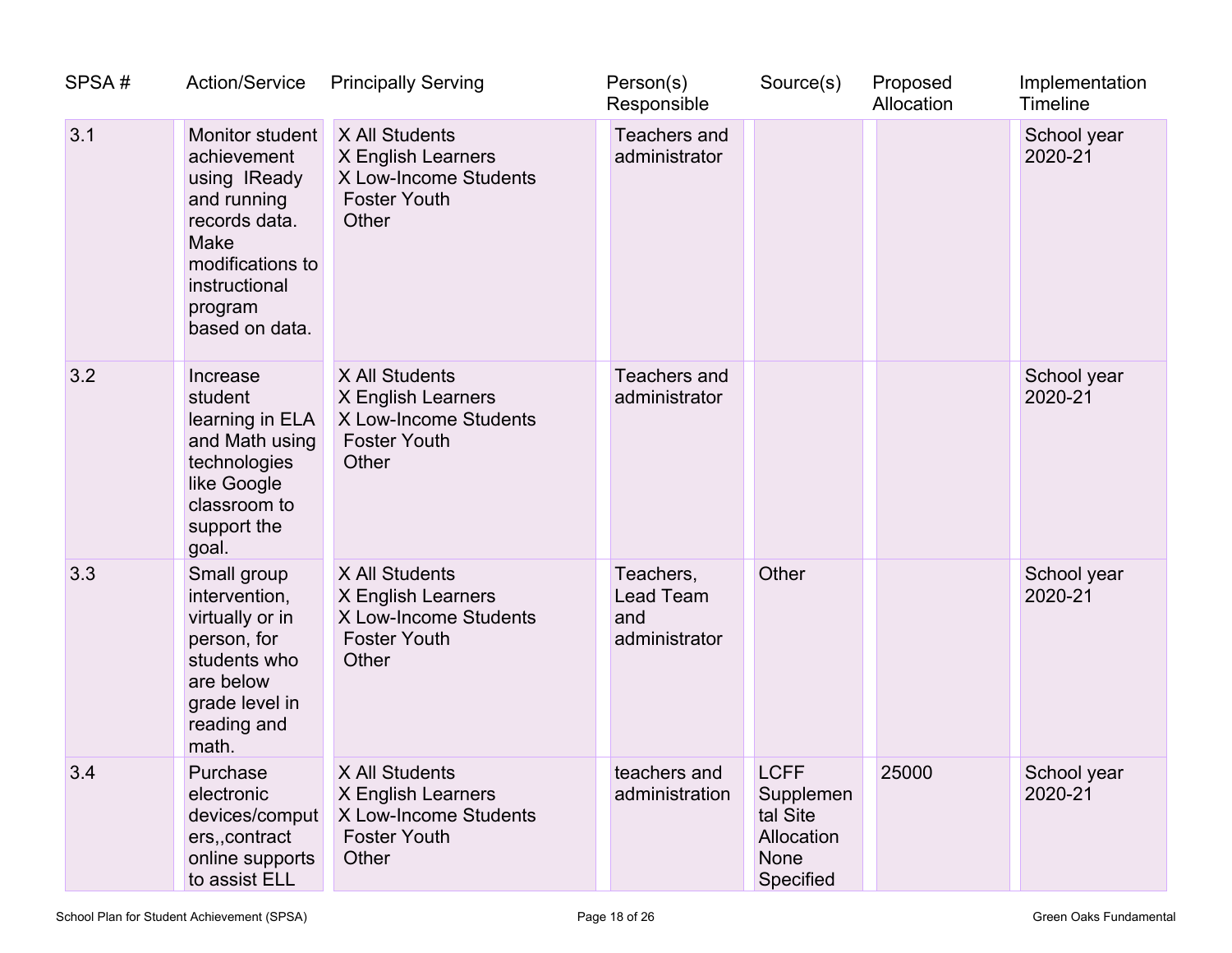|     | and low income<br>students in<br>learning.                                                                                                      |                                                                                                              |                             |                                                                                                         |      |                        |
|-----|-------------------------------------------------------------------------------------------------------------------------------------------------|--------------------------------------------------------------------------------------------------------------|-----------------------------|---------------------------------------------------------------------------------------------------------|------|------------------------|
| 3.5 | Purchase<br>books,<br>instructional<br>supports and<br>materials to<br>assist low<br>income and<br>other targeted<br>students.                  | <b>All Students</b><br><b>English Learners</b><br><b>Low-Income Students</b><br><b>Foster Youth</b><br>Other | Secretary,<br>Administrator | <b>LCFF</b><br>Supplemen<br>tal Site<br>Allocation<br>4000-4999:<br><b>Books And</b><br><b>Supplies</b> | 6500 | School year<br>2020-21 |
| 3.6 | Use a portion<br>of 18 hrs.<br>PD to be<br>trained by<br>TOSA on<br>Google<br>Classroom and<br>other platforms<br>to track student<br>progress. | <b>All Students</b><br><b>English Learners</b><br><b>Low-Income Students</b><br><b>Foster Youth</b><br>Other | Secretary,<br>Administrator | Other                                                                                                   |      | School year<br>2020-21 |
| 3.7 | 1 FTE<br>Intervention<br><b>Specialist</b>                                                                                                      | <b>All Students</b><br><b>English Learners</b><br><b>Low-Income Students</b><br><b>Foster Youth</b><br>Other | Administration              | Other<br><b>None</b><br>Specified                                                                       |      |                        |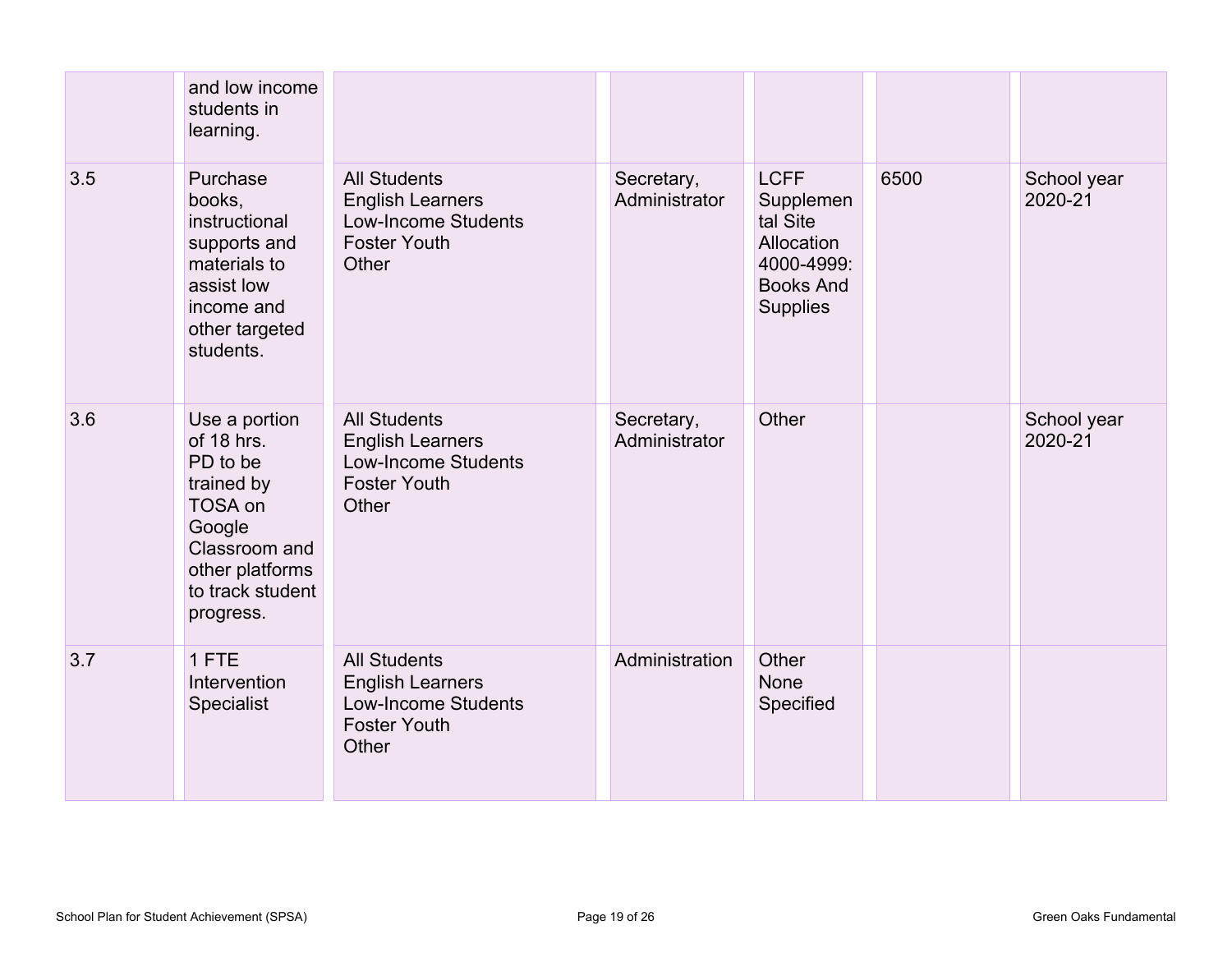### **Goals, Strategies, & Proposed Expenditures**

Complete a copy of the following table for each of the school's goals. Duplicate the table as needed.

### **Goal Subject**

Clear Pathways to Bright Futures

### **LEA/LCAP Goal**

Goal 4. Clear Pathways to Bright Futures: Our whole school community engages each student in discovering their limitless potential, and through coordinated efforts prepares them for college, career and bright futures filled with opportunity

### **SPSA/Goal 4**

Our whole school community engages each student in discovering their limitless potential, and through coordinated efforts prepares them for college, career and bright futures filled with opportunity

# **Annual Review**

#### **SPSA Year Reviewed: 2019-20**

Respond to the following prompts relative to this goal. If the school is in the first year of implementing the goal, an analysis is not required and this section may be deleted.

### **ANALYSIS**

Describe the overall implementation of the strategies/activities and the overall effectiveness of the strategies/activities to achieve the articulated goal.

The implementation of the actions described in the 2019-20, were mostly interrupted in March due to the conversion to distance learning in response to COVID 19. Clear Pathways to Bright Futures is a new district goal and we plan on supporting it through encouraging a growth mindset in students and by positive character oriented messaging.

Briefly describe any major differences between the intended implementation and/or the budgeted expenditures to implement the strategies/activities to meet the articulated goal.

The difference between intended and actual expenditures resulted from converting to a distance learning model two-thirds through the school year. Many of the actions described were cut short due to the pandemic. Resources were re-allocated to supporting students and families through distance learning.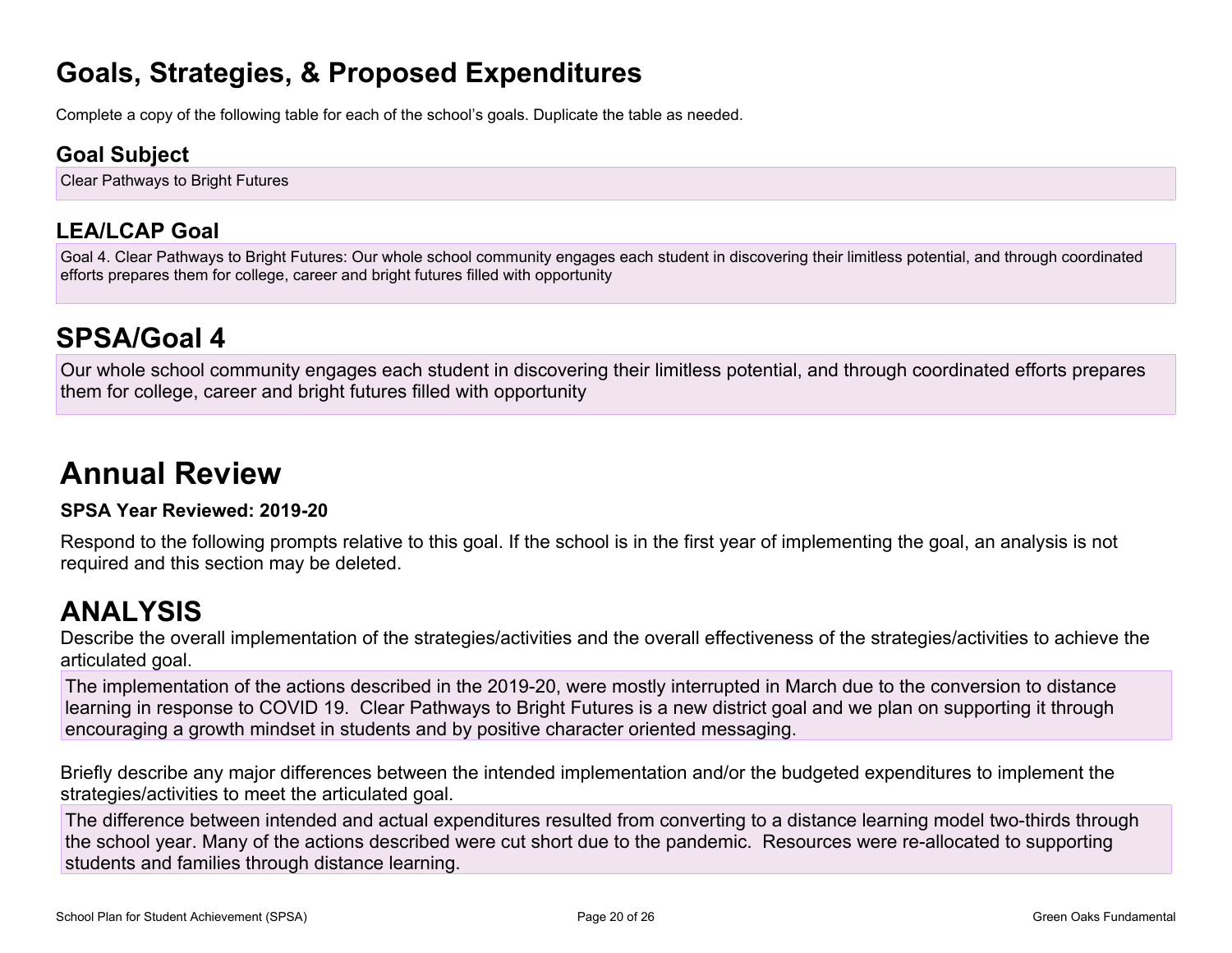Describe any changes that will be made to this goal, the annual outcomes, metrics, or strategies/activities to achieve this goal as a result of this analysis. Identify where those changes can be found in the SPSA.

Due to the newly developed LCAP, the SPSA was changed to reflect four goals. Changes is actions are largely related to supporting distance learning, addressing learning loss and moving toward hybrid model of instruction.

#### **2020-21 Identified Need**

Welcoming and school environments that value all students and families provide a foundation for effective learning through identification of needs and supports (assets), caring staff will coordinate and connect students and families to targeted resources, to help them access the best opportunities our schools have to offer and thrive.

#### **Annual Measurable Outcomes**

| Metric/Indicator                                                                                                                                                                                                                                                                                                                                                                                                                                                  | <b>Baseline 2019-20</b>            | Expected Outcome 2020-21           |
|-------------------------------------------------------------------------------------------------------------------------------------------------------------------------------------------------------------------------------------------------------------------------------------------------------------------------------------------------------------------------------------------------------------------------------------------------------------------|------------------------------------|------------------------------------|
| Number of enrichment opportunities<br>offered before, during or after school.<br>PerWinter 2019-20 School Survey-<br>Meaningful Participation overall rating<br>based on these questions:<br>* Students are prepared for the next step<br>of their educational experience<br>* Quality classes/activities offered that<br>meet each student's interests and talents<br>* Students are motivated/engaged in what<br>they are learning<br>cent strongly agree/agree | Parents-87% Students-79% Staff-96% | Parents-88% Students-80% Staff-97% |

Complete a copy of the Strategy/Activity table for each of the school's strategies/activities. Duplicate the table, including Proposed Expenditures, as needed.

#### **Strategy/Activity & Proposed Expenditures**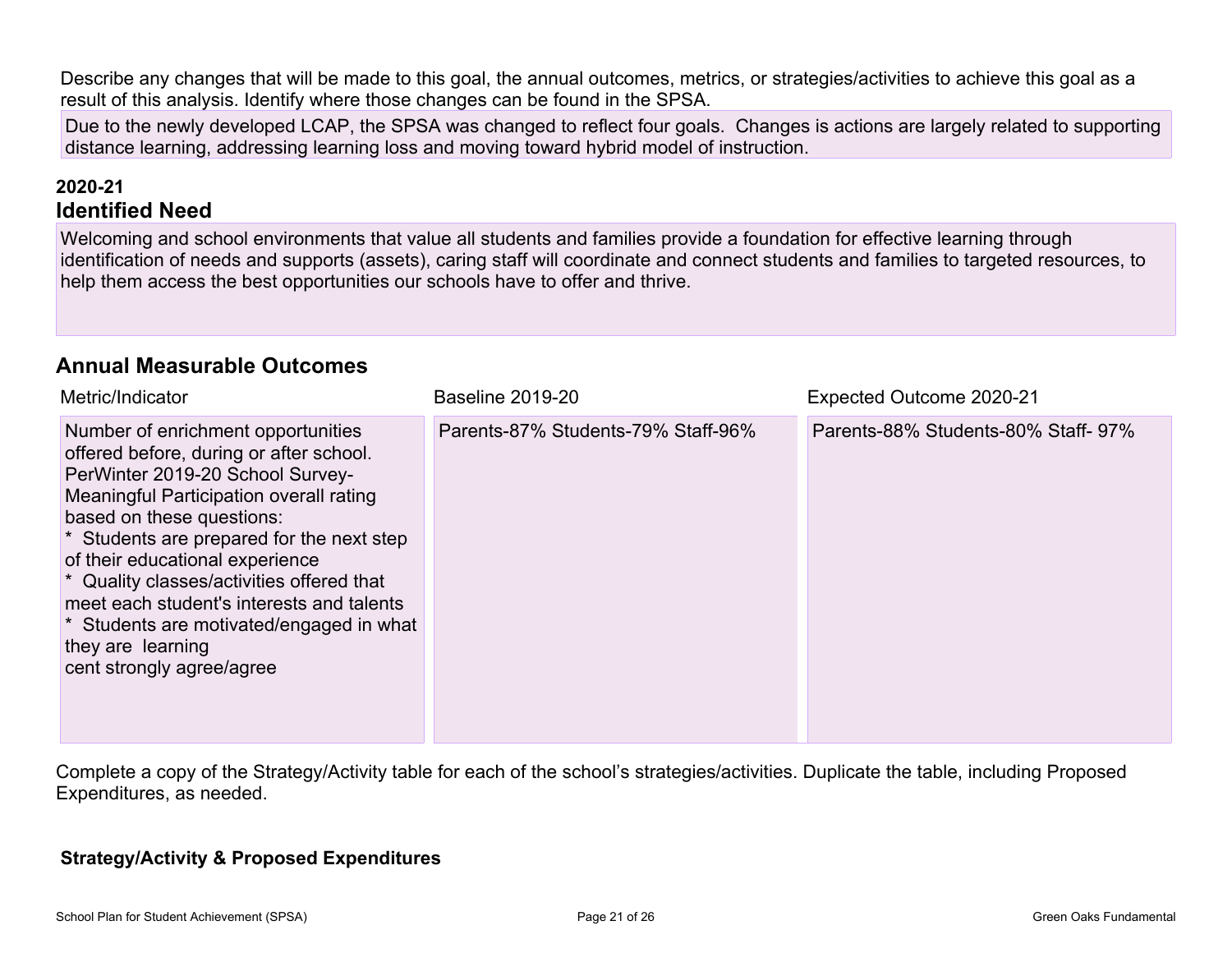| SPSA# | <b>Action/Service</b>                                                                                         | <b>Principally Serving</b>                                                                    | Person(s)<br>Responsible | Source(s) | Proposed<br>Allocation | Implementation<br><b>Timeline</b> |
|-------|---------------------------------------------------------------------------------------------------------------|-----------------------------------------------------------------------------------------------|--------------------------|-----------|------------------------|-----------------------------------|
| 4.1   | <b>Assemblies</b><br>encouraging<br>character and<br>a growth<br>mindset                                      | X All Students<br>X English Learners<br>X Low-Income Students<br><b>Foster Youth</b><br>Other | Admin, staff             |           |                        | 2020-2021                         |
| 4.2   | Provide<br>organizational<br>skills to help<br>with future<br>planning, using<br>planners and<br>other tools. | X All Students<br>X English Learners<br>X Low-Income Students<br><b>Foster Youth</b><br>Other |                          |           |                        |                                   |
| 4.3   | Departmentaliz<br>e grades 3-5 in<br>certain<br>subjects to<br>assist in middle<br>school<br>preparation.     | X All Students<br>X English Learners<br>X Low-Income Students<br><b>Foster Youth</b><br>Other |                          |           |                        |                                   |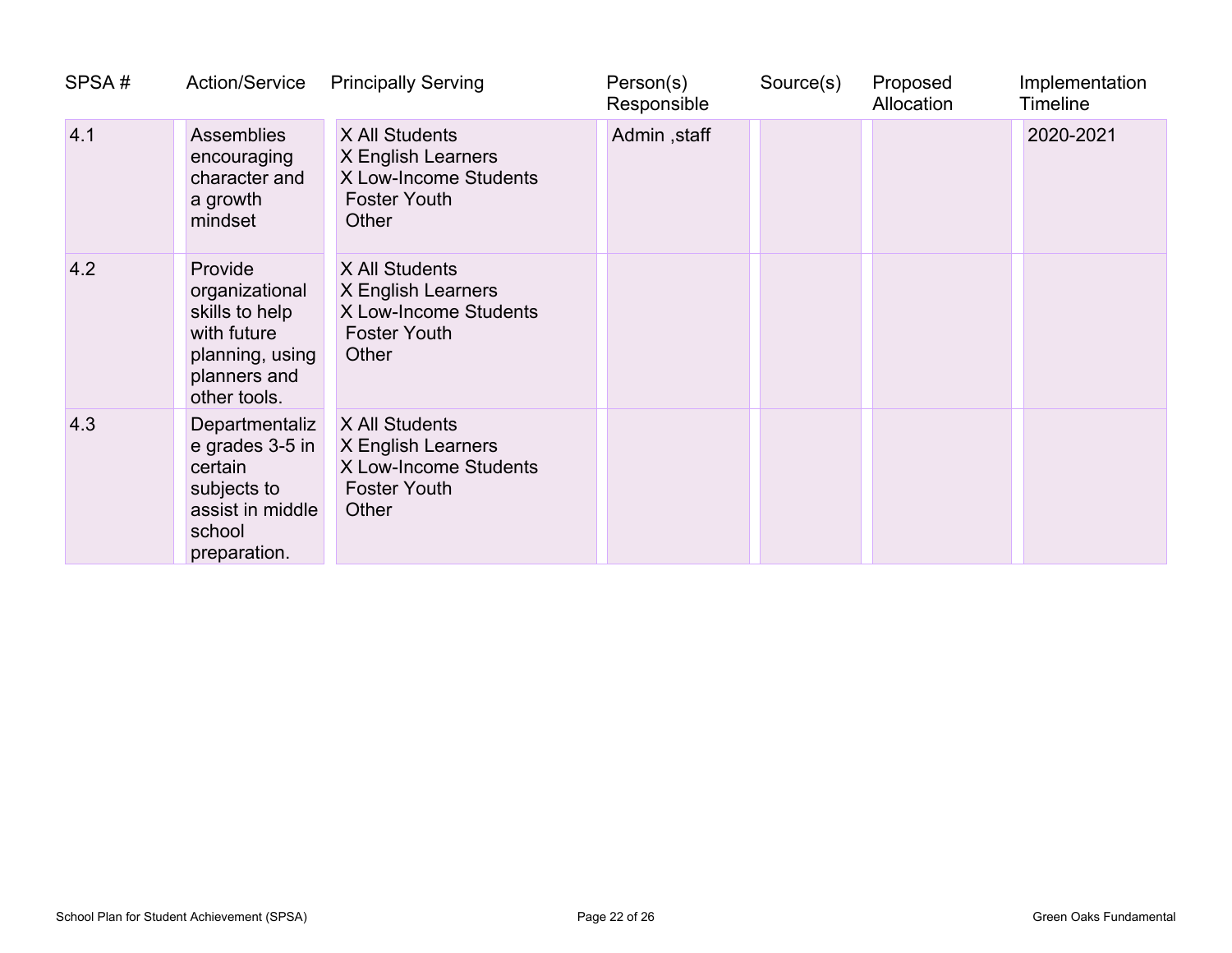### **Budget Summary**

Complete the table below. Schools may include additional information. Adjust the table as needed. The Budget Summary is required for schools funded through the ConApp, and/or that receive funds from the LEA for Comprehensive Support and Improvement (CSI).

### **Budget Summary**

| <b>Description</b>                                                      | Amount      |
|-------------------------------------------------------------------------|-------------|
| Total Funds Provided to the School Through the Consolidated Application | \$          |
| Total Federal Funds Provided to the School from the LEA for CSI         | \$          |
| Total Funds Budgeted for Strategies to Meet the Goals in the SPSA       | \$32,000.00 |

### **Other Federal, State, and Local Funds**

List the additional Federal programs that the school is including in the schoolwide program. Adjust the table as needed. If the school is not operating a Title I schoolwide program this section is not applicable and may be deleted.

| <b>Federal Programs</b> | <b>Allocation (\$)</b> |
|-------------------------|------------------------|
|                         |                        |

Subtotal of additional federal funds included for this school: \$

List the State and local programs that the school is including in the schoolwide program. Duplicate the table as needed.

| <b>State or Local Programs</b>           | Allocation (\$) |
|------------------------------------------|-----------------|
| <b>LCFF Supplemental Site Allocation</b> | \$31,500.00     |
| Other                                    | \$500.00        |

Subtotal of state or local funds included for this school: \$32,000.00

Total of federal, state, and/or local funds for this school: \$32,000.00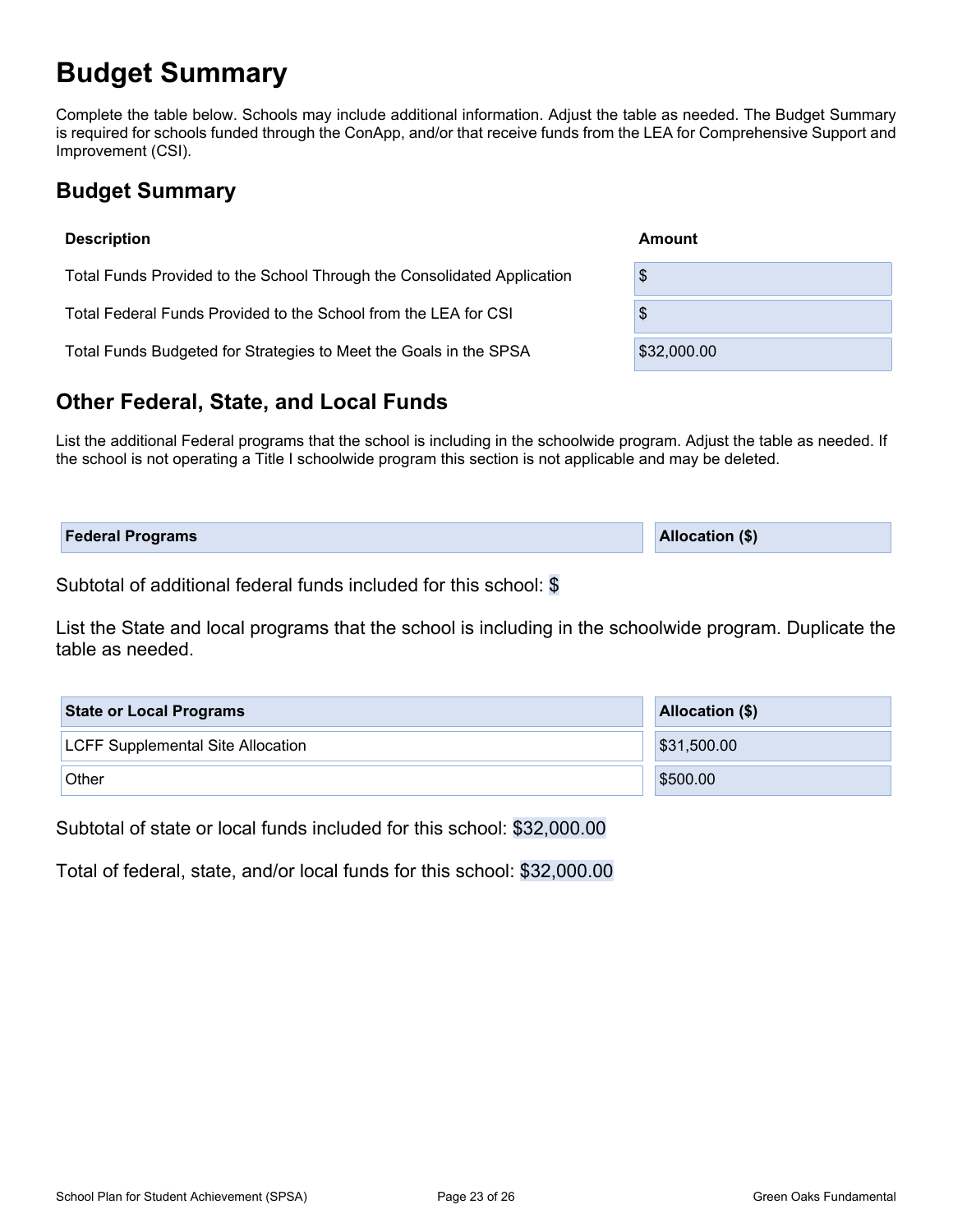# **Budgeted Funds and Expenditures in this Plan**

The tables below are provided to help the school track expenditures as they relate to funds budgeted to the school.

### **Funds Budgeted to the School by Funding Source**

| <b>Funding Source</b>                    |  | Amount    | <b>Balance</b> |  |
|------------------------------------------|--|-----------|----------------|--|
| <b>LCFF Supplemental Site Allocation</b> |  | 31500     | 0.00           |  |
| <b>Expenditures by Funding Source</b>    |  |           |                |  |
| <b>Funding Source</b>                    |  | Amount    |                |  |
| <b>LCFF Supplemental Site Allocation</b> |  | 31,500.00 |                |  |
| Other                                    |  | 500.00    |                |  |

### **Expenditures by Budget Reference**

| <b>Budget Reference</b>       | Amount    |
|-------------------------------|-----------|
| 0000: Unrestricted            | 500.00    |
| 4000-4999: Books And Supplies | 6,500.00  |
| None Specified                | 25,000.00 |

### **Expenditures by Budget Reference and Funding Source**

| <b>Budget Reference</b>       | <b>Funding Source</b>                    | Amount    |
|-------------------------------|------------------------------------------|-----------|
| 4000-4999: Books And Supplies | <b>LCFF Supplemental Site Allocation</b> | 6,500.00  |
| None Specified                | <b>LCFF Supplemental Site Allocation</b> | 25,000.00 |
| 0000: Unrestricted            | Other                                    | 500.00    |

### **Expenditures by Goal**

| <b>Goal Number</b> | <b>Total Expenditures</b> |
|--------------------|---------------------------|
| Goal 2             | 500.00                    |
| Goal 3             | 31,500.00                 |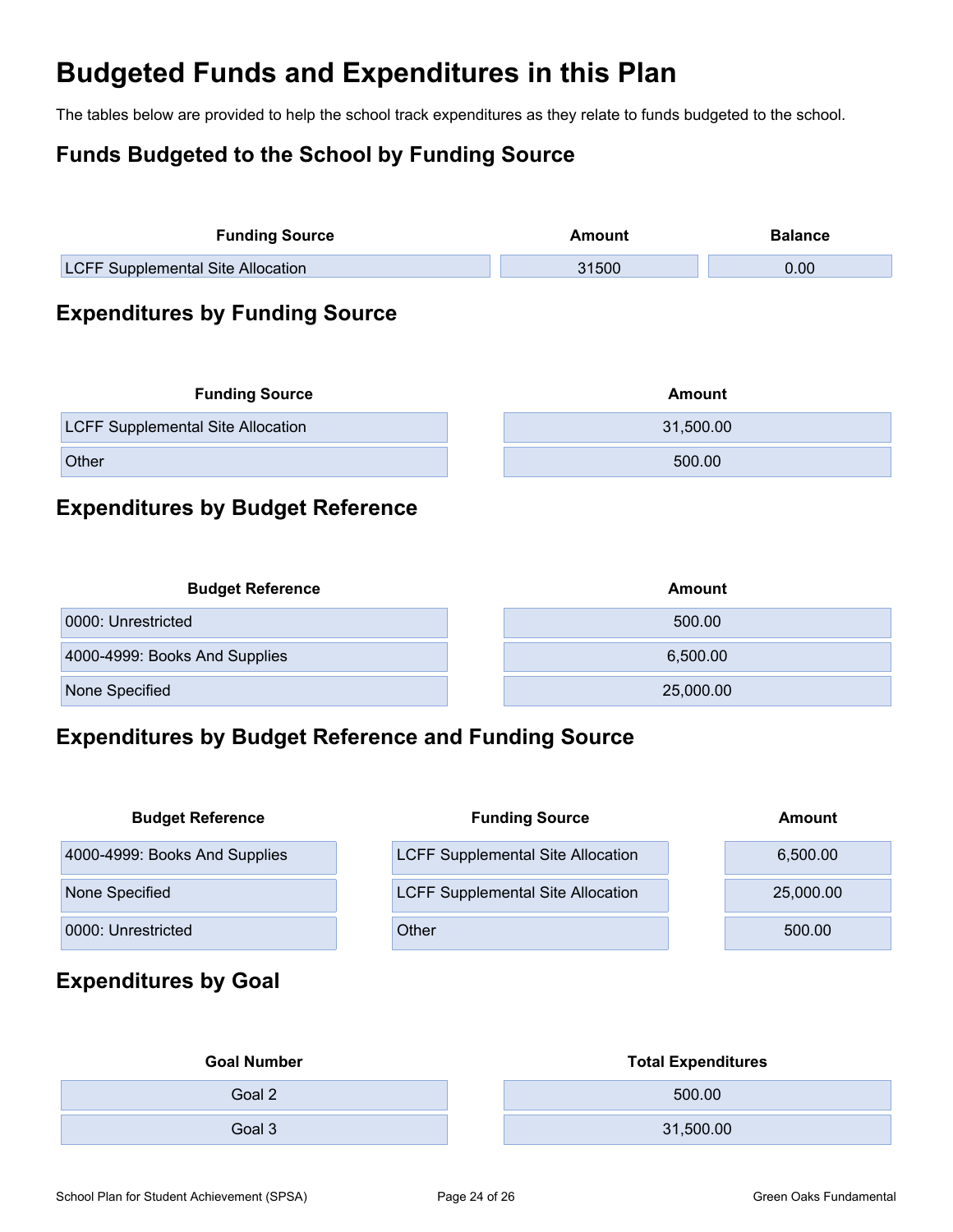# **School Site Council Membership**

California Education Code describes the required composition of the School Site Council (SSC). The SSC shall be composed of the principal and representatives of: teachers selected by teachers at the school; other school personnel selected by other school personnel at the school; parents of pupils attending the school selected by such parents; and, in secondary schools, pupils selected by pupils attending the school. The current make-up of the SSC is as follows:

- 1 School Principal
- 3 Classroom Teachers
- 1 Other School Staff
- 5 Parent or Community Members

| <b>Name of Members</b>         | Role                              |
|--------------------------------|-----------------------------------|
| TIM BROWN (President)          | <b>Parent or Community Member</b> |
| <b>BILL KREPICH</b>            | <b>Parent or Community Member</b> |
| <b>LORI FRANCE</b>             | <b>Classroom Teacher</b>          |
| <b>ANNE MCBRIDE</b>            | <b>Parent or Community Member</b> |
| <b>MONICA SJOLIN</b>           | <b>Other School Staff</b>         |
| <b>MARY WARAAS</b>             | <b>Classroom Teacher</b>          |
| <b>KRISTIE FRANCO</b>          | <b>Parent or Community Member</b> |
| <b>STEPHANIE TICE</b>          | <b>Classroom Teacher</b>          |
| Robert S. Reynolds (Principal) | Principal                         |
|                                | <b>Other School Staff</b>         |

At elementary schools, the school site council must be constituted to ensure parity between (a) the principal, classroom teachers, and other school personnel, and (b) parents of students attending the school or other community members. Classroom teachers must comprise a majority of persons represented under section (a). At secondary schools there must be, in addition, equal numbers of parents or other community members selected by parents, and students. Members must be selected by their peer group.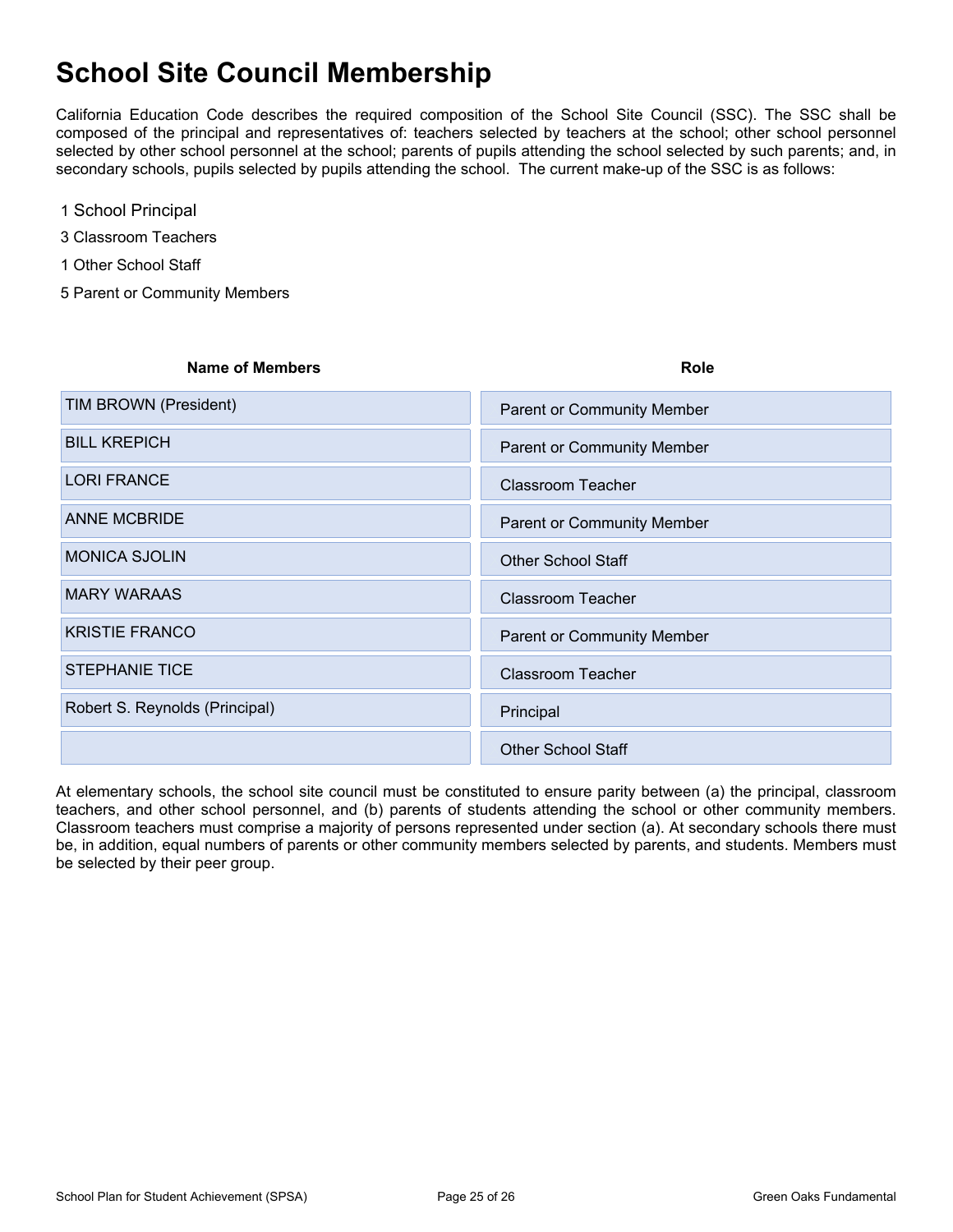### **Recommendations and Assurances**

The School Site Council (SSC) recommends this school plan and proposed expenditures to the district governing board for approval and assures the board of the following:

The SSC is correctly constituted and was formed in accordance with district governing board policy and state law.

The SSC reviewed its responsibilities under state law and district governing board policies, including those board policies relating to material changes in the School Plan for Student Achievement (SPSA) requiring board approval.

The SSC sought and considered all recommendations from the following groups or committees before adopting this plan:

#### **Signature Committee or Advisory Group Name**

The SSC reviewed the content requirements for school plans of programs included in this SPSA and believes all such content requirements have been met, including those found in district governing board policies and in the local educational agency plan.

This SPSA is based on a thorough analysis of student academic performance. The actions proposed herein form a sound, comprehensive, coordinated plan to reach stated school goals to improve student academic performance.

This SPSA was adopted by the SSC at a public meeting on 10/29/19.

Attested:

Principal, Robert S. Reynolds on 10/29/19 Koht Beynes SSC Chairperson, Tim Brown on 10/29/19